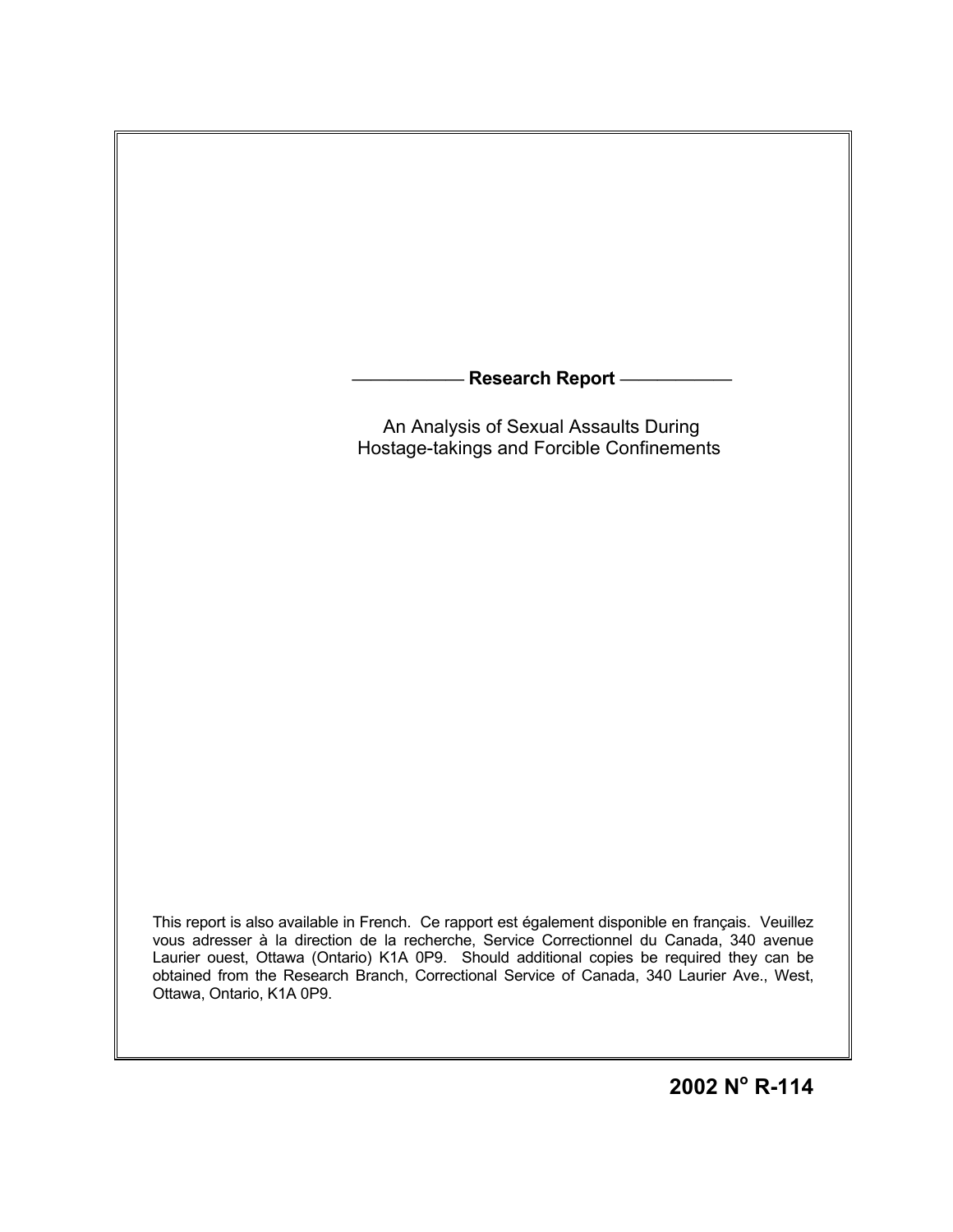## **An Analysis of Sexual Assaults During Hostage-takings and Forcible Confinements**

Donna L. Mailloux

Ralph C. Serin

Research Branch Correctional Service of Canada

**August 2002**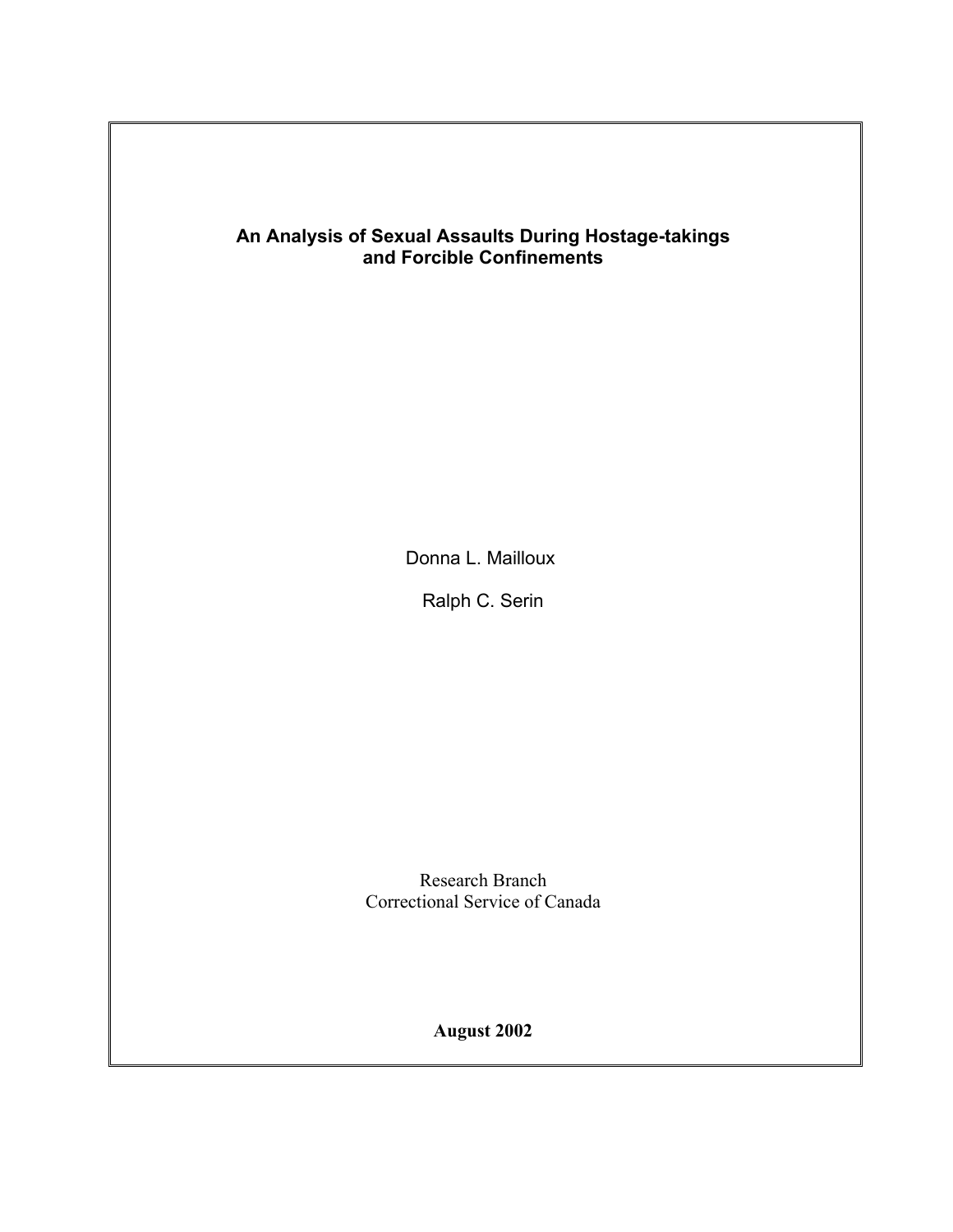#### **ACKNOWLEDGEMENTS**

We would like to extend our appreciation to Julie Keravel and Joan Menard, with Security Information and Emergency Management, and Ben Vuong, with the Research Branch, for their assistance in obtaining a list of hostage-takers/forcible confiners. We also thank Diane Hedge with the Investigations Division of the Performance Assurance Sector for providing us with the investigation reports and Colette Cousineau with the Research Branch for coding the French reports.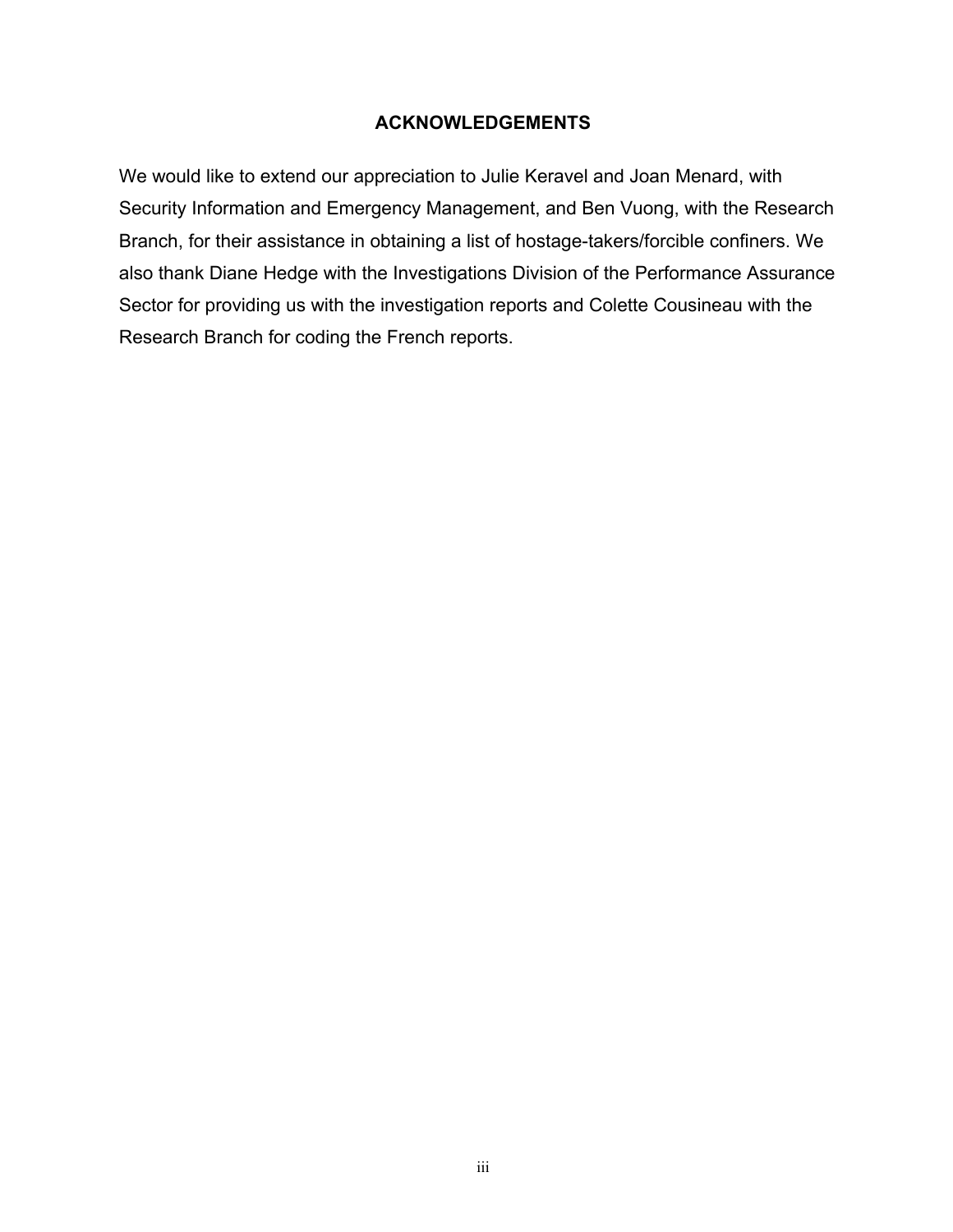#### **EXECUTIVE SUMMARY**

Fortunately, hostage-takings and forcible confinements are rare phenomena within our institutions. However, when they do occur they cause enormous psychological and/or physical harm to the victims. Past research has attempted to describe the unique static and dynamic characteristics of this group of offenders. Furr (1994), in his review, suggested that an offender who had previously sexually assaulted women staff and/or is sexually sadistic, pervasively angry or psychopathic might be at an increased risk of sexually assaulting a hostage. This applied particularly to rapists. Willams (1995) found that these offenders tended to act alone, take a single victim, were an average age of 35 years. Further, they were described as being either violent or sex offenders, demanding treatment, and serving sentences longer than 6 years. Nouwens (1995) found that: (1) preindicators do not often exist, (2) the offender was appropriately placed, (3) monitoring of the offender was inadequate, and (4) the staff response was adequate.

The present investigation reviewed all 33 hostage-takings/forcible confinements that occurred over an 11-year period (December 1989-December 2000). Generally there was an equal distribution of incidents across 16 institutions with Port Cartier overrepresented. The incidents occurred most often in Quebec, the Prairies and Ontario in either medium (13) or maximum (13) security settings.

The investigation team classified the incidents in the reports as follows: 20 hostagetakings (3 with sexual assault) and 13 forcible confinements (7 with sexual assault). Sexual assaults were always against women and 36.6% of the women were sexually assaulted. Notably, 22.5% of offenders sexually assaulted their hostages.

There are a number of static variables that describe offenders who take hostages or forcibly confine *and* sexually assault. First, this is a violent group of offenders with a prior history of sexual and non-sexual violence, in addition to escapes. Index offences were predominantly violent (non-sexual or sexual). Rapists were the most common types of sex offender, while robbery was most common type of violent non-sexual offence. Second, while a quarter of the offenders had a forcible confinement or hostage-

iv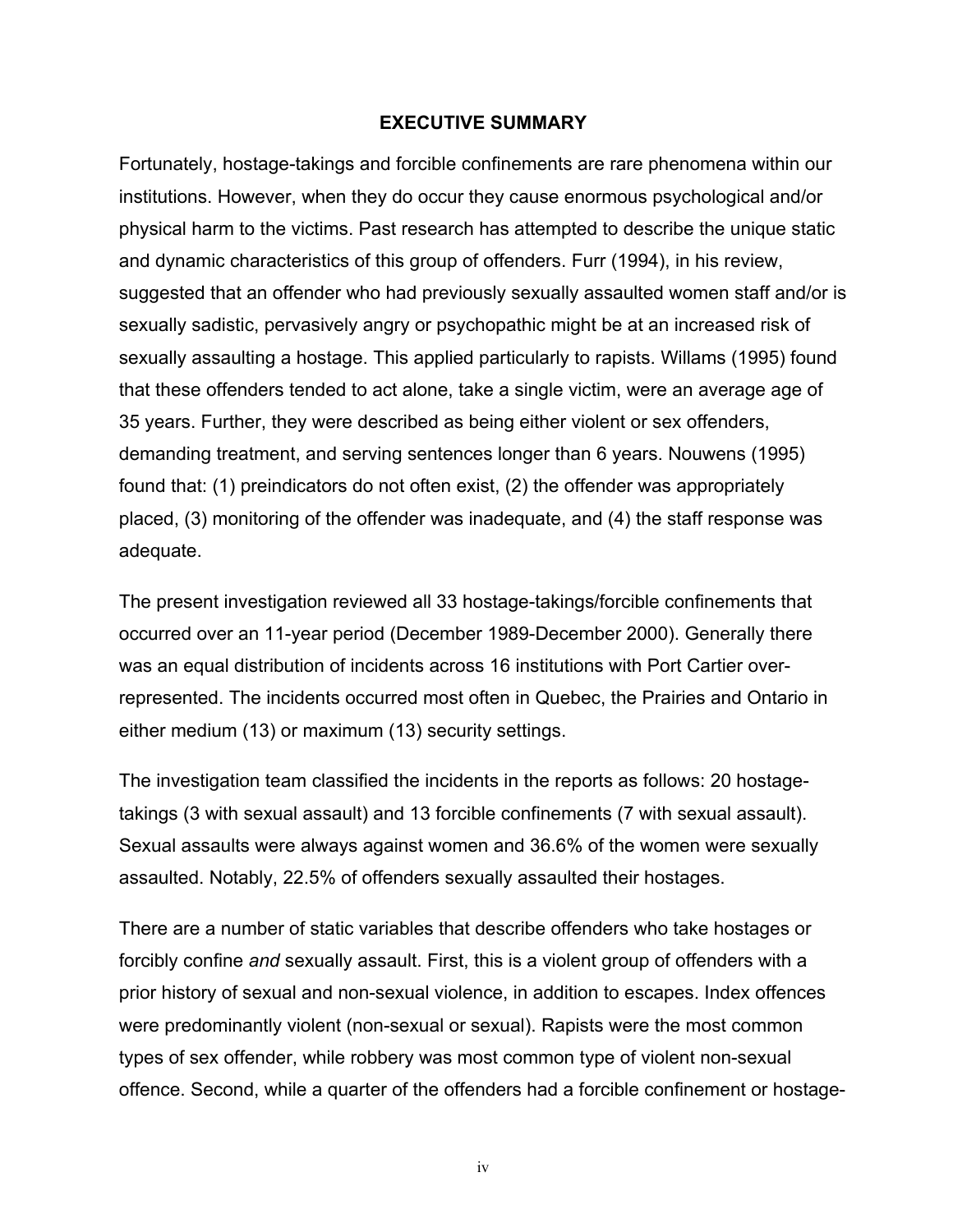taking in their current conviction, half had a prior history of such incidents. Third, sexual offenders were overwhelmingly implicated in incidents that resulted in a sexual assault against a staff. Fourth, the distribution for age and length of sentence illustrate that most offenders in this study were below the age of 30 and serving sentences less than 10 years.

There were several dynamic pre-indicators. Information from file and investigation reports described them as being demanding and confrontational, primarily towards staff. Some offenders were described as experiencing high levels of stress, although most of the time the source of stress was institutional (e. g. wanting a transfer to the Special Handling Unit (SHU). For others the stress was conflicts with other inmates, family loss, or conflicts with family and staff. Those who committed a sexual assault did not tend to demonstrate obvious or unique pre-indicators. In hindsight, a few were identified as either stalking the subject, writing letters, demonstrating infatuations and/or signs of dependence. These findings suggest training in boundary issues may be useful.

According to the information in the investigation reports, 8 offenders refused treatment, 2 were waiting for treatment and 3 were making specific demands for treatment prior to the incident occurring. The remainder had either completed treatment or was engaged in treatment at the time of the incident. However, many of those in treatment were described as being disruptive or unmotivated. Treatment participation did not differentiate type of incident (hostage-taking or forcible confinement).

Currency (using the hostage as a means to an end) was the primary motivation for three-quarters of the offenders, with sexual motivation for the remainder of the offenders. For those who were motivated by currency, most were demanding an institutional transfer to the SHU.

This research suggests that offenders involved in these types of incidents are not necessarily different from the general population of offenders, and sex offenders in particular. There are, however, some identifiers that may help alert employees to the risk an offender may pose for hostage taking. If the offender has a history of hostagetakings/forcible confinements and/or is presently refusing treatment, staff should be

v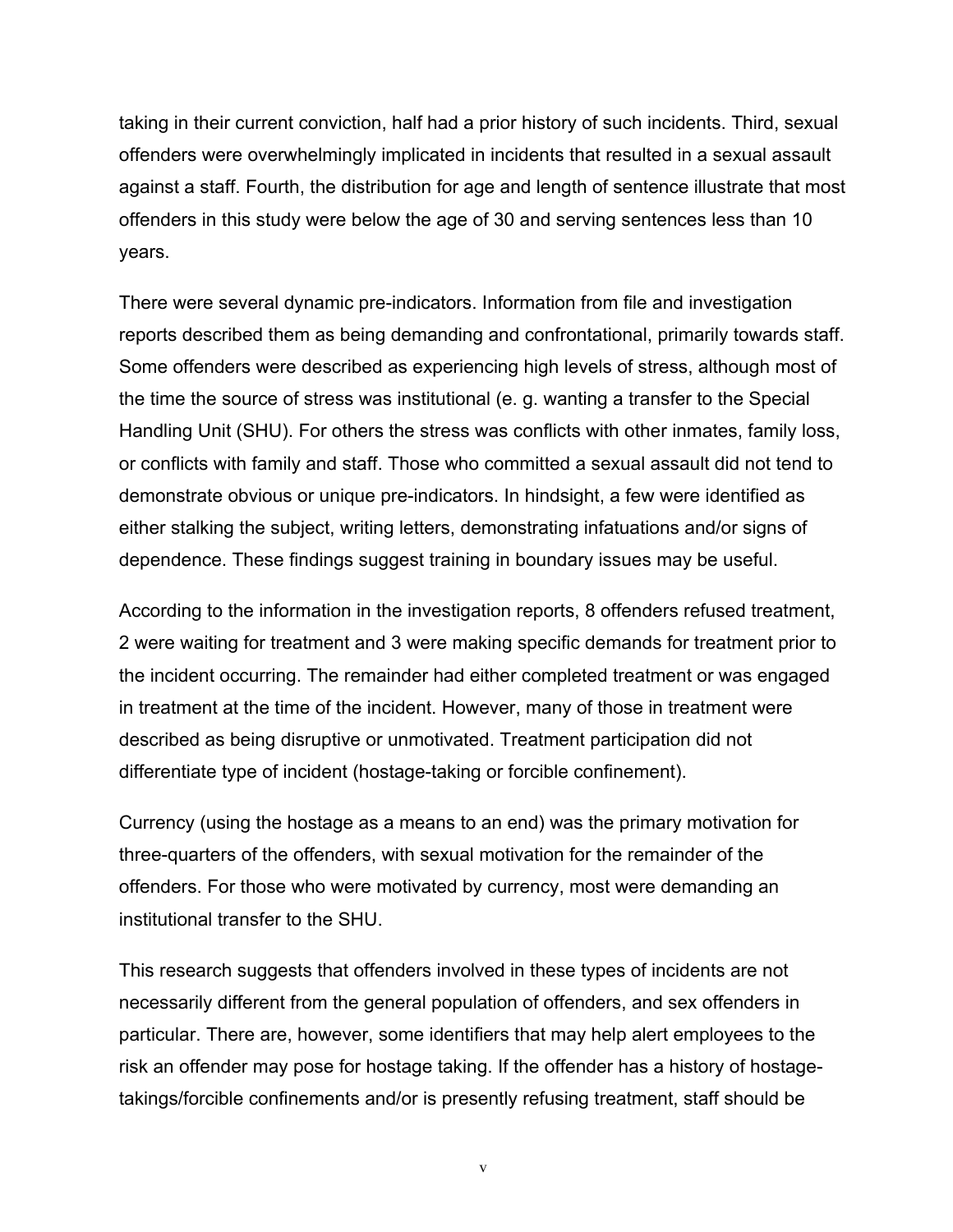cautioned to the increased risk this offender may pose. Furthermore, demands for transfers and an angry disposition with staff may be pre-indicators of an imminent hostage taking. A hostage taking is more likely to become sexual if the offender is a known sexual offender, particularly a rapist, and if they have been displaying signs of sexual interest in staff.

This study was limited by the low base rate of incidents, in addition to the nature of information available on OMS and within the investigation reports. Moreover, the results of this study using a larger sample size did not completely replicate Williams' (1995) findings. These limitations are important to consider when attempting to develop screening protocols for hostage-takers, in particular those who commit sexual assaults. These data suggest the potential for incorrectly classifying an offender as high risk (false positive) is likely.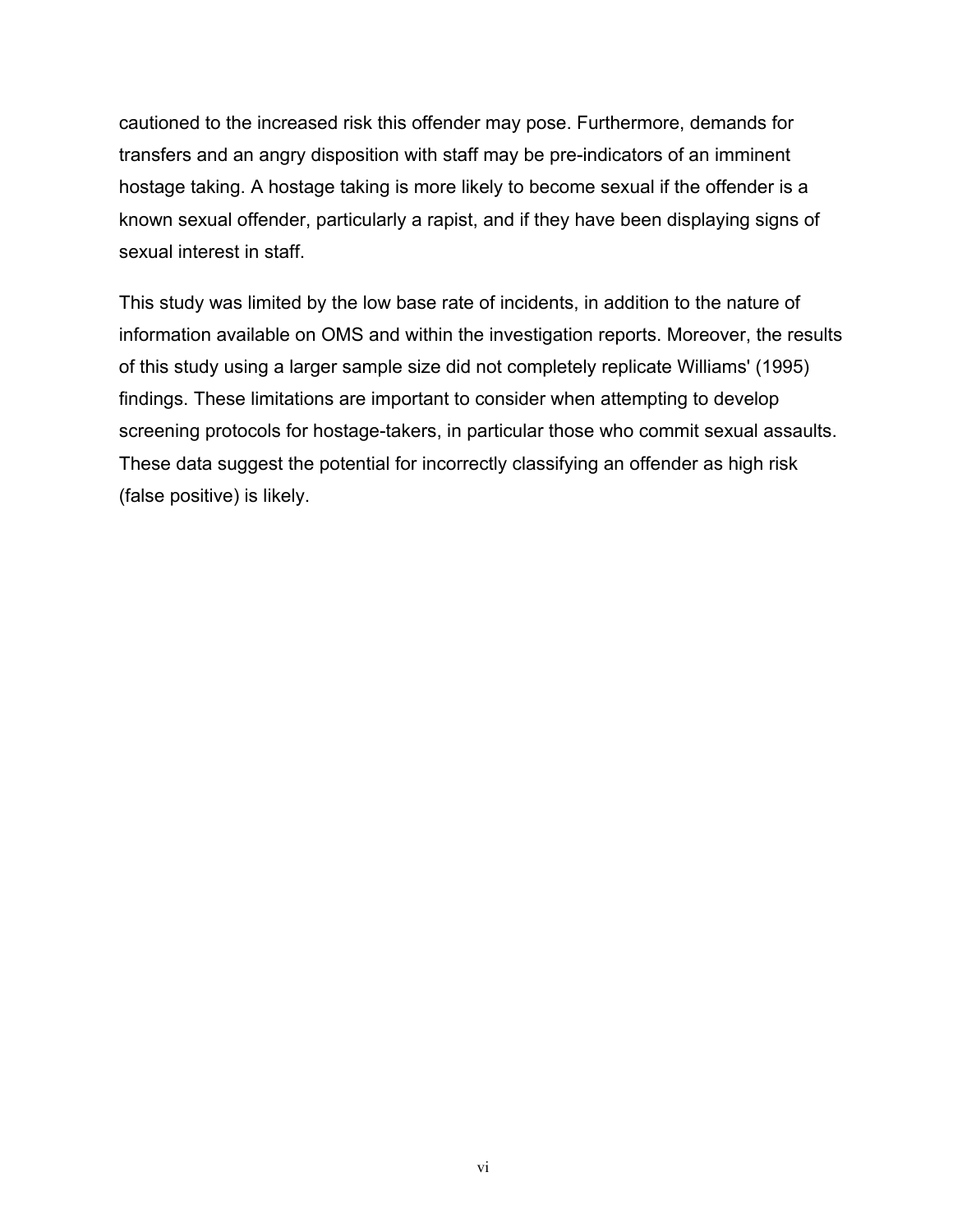## <span id="page-6-0"></span>**TABLE OF CONTENTS**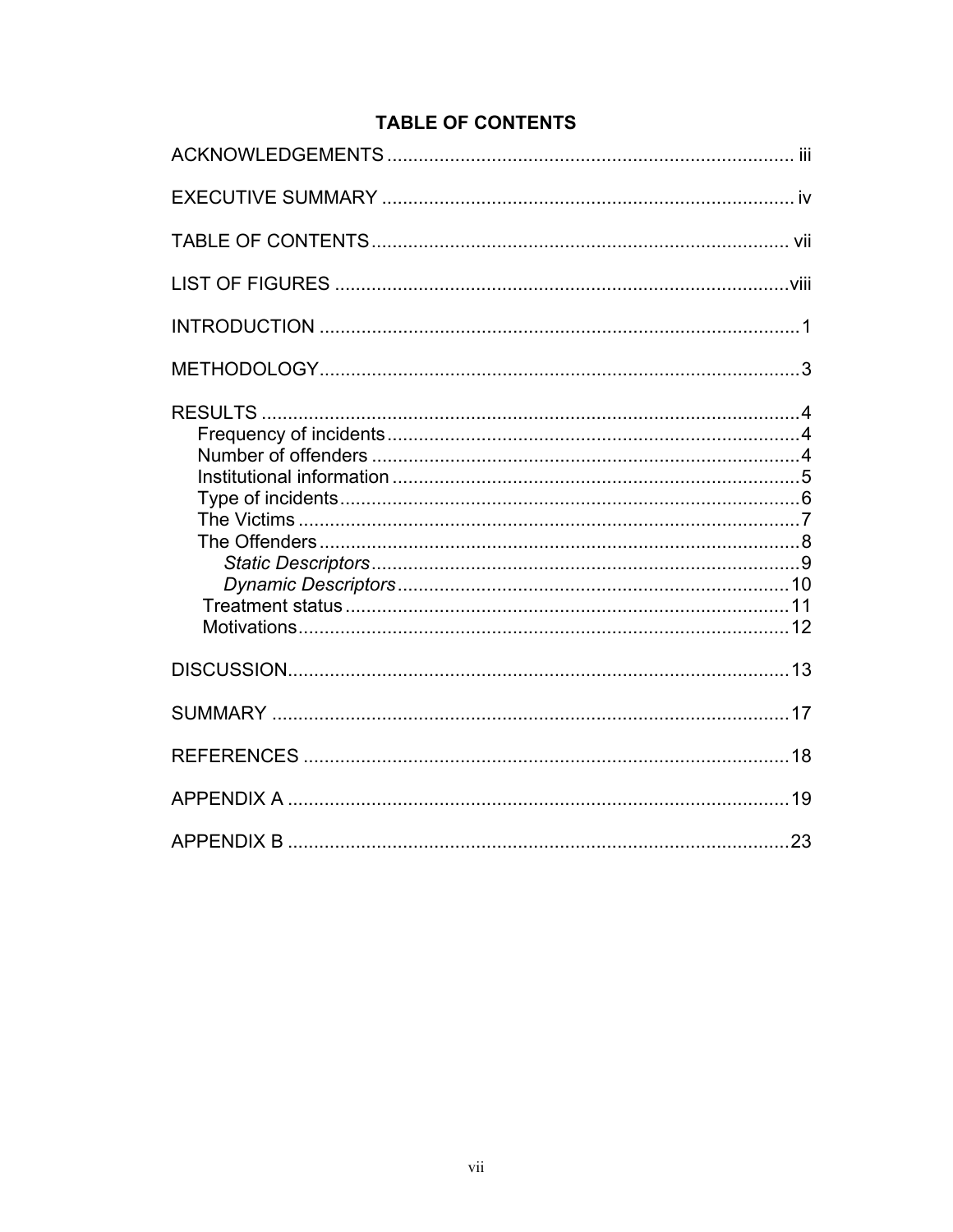## <span id="page-7-0"></span>*LIST OF FIGURES*

| Figure 7: Treatment Status of Offenders Involved in Incidents11 |  |
|-----------------------------------------------------------------|--|
|                                                                 |  |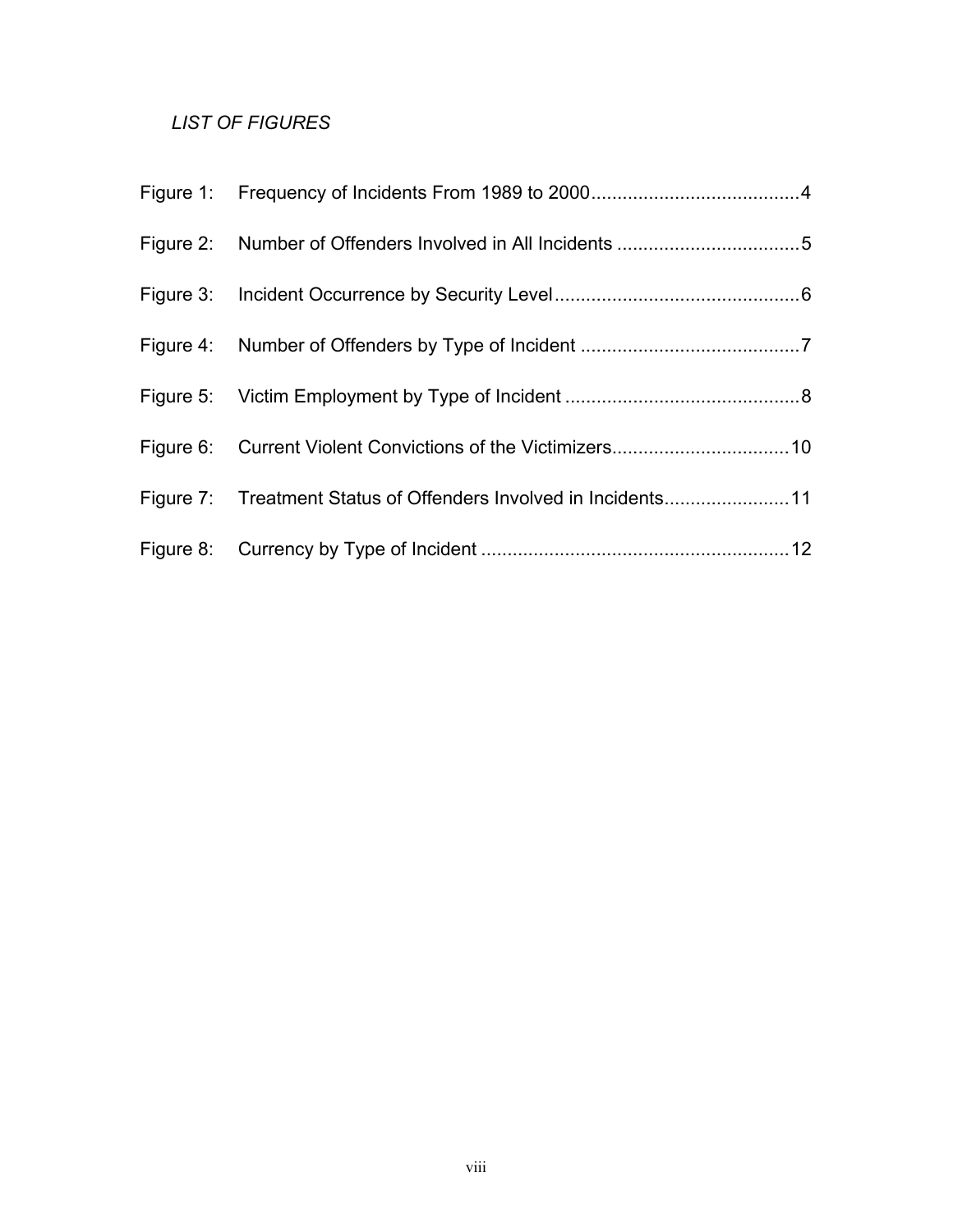#### <span id="page-8-0"></span>**INTRODUCTION**

Hostage-takings and forcible confinements are rare phenomena within our institutions but when they do occur they cause enormous psychological and/or physical harm to the victims. Although we may be unable to predict the occurrence of these incidents with absolute certainty it may be possible to describe the characteristics of hostage-takers/forcible-confiners within certain limits.

Past research, although scarce, has attempted to describe the static and dynamic characteristics of this group of offenders. Furr (1994), a psychologist at Kingston Penitentiary, was the first to theorize about hostage-takings/forcible confinements, formulating several key hypotheses from the literature on sex offenders and his professional observations. He suggested that an offender who had previously sexually assaulted women staff and/or is sexually sadistic, pervasively angry or psychopathic might be at an increased risk of sexually assaulting a hostage. This applied particularly to rapists.

Shortly thereafter, Willams (1995) lead a focus group that reviewed 12 hostagetakings/forcible confinements occurring between 1993 and 1995. The average number of hostage-takings was reported to be 3.9 per year. This group of offenders tended to act alone, take a single victim, was 35 years old and was described as being either violent or sex offenders, demanding of treatment, and serving sentences longer than 6 years. Nouwens (1995) simultaneously found with the same sample that: (1) preindicators do not often exist, (2) the offender was appropriately placed, (3) monitoring of the offender was inadequate, and (4) the staff response was adequate.

The outcome of this early body of research was twofold. First, several screening protocols have been created to facilitate the identification of offenders at high risk to women staff. The Prairie region uses their assessment instrument to determine work placement, whereas the Ontario region used a different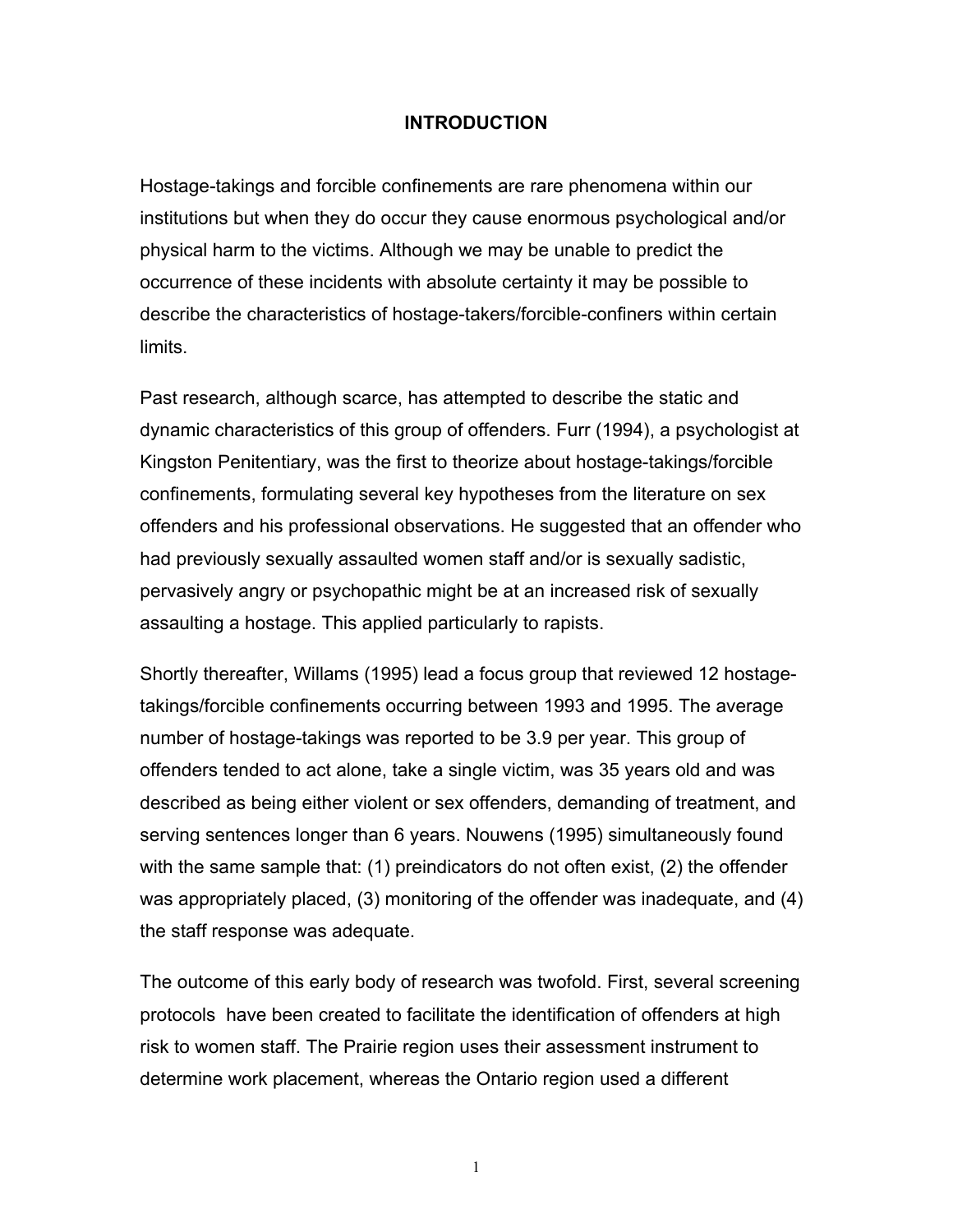instrument to determine institutional risk. Second, policy has been drafted to facilitate the identification and management of offenders at risk to women staff. Both of these outcomes originated at Kingston Penitentiary and have been proposed as national policy.

The purpose of this research was to respond to the investigation report regarding the incidence of sexual assaults during hostage-taking incidents. In an effort to clarify this issue, the present research investigated hostage-takings/forcible confinements that occurred over an 11-year period (1989-2000). The intent was to validate previous findings with a large sample. Differences between those who do and do not sexually assault their hostages was investigated in addition to the identification of potential dynamic proximal cues. The results of this research are intended to inform policy development and operational practices for hostagetakings/forcible confinements.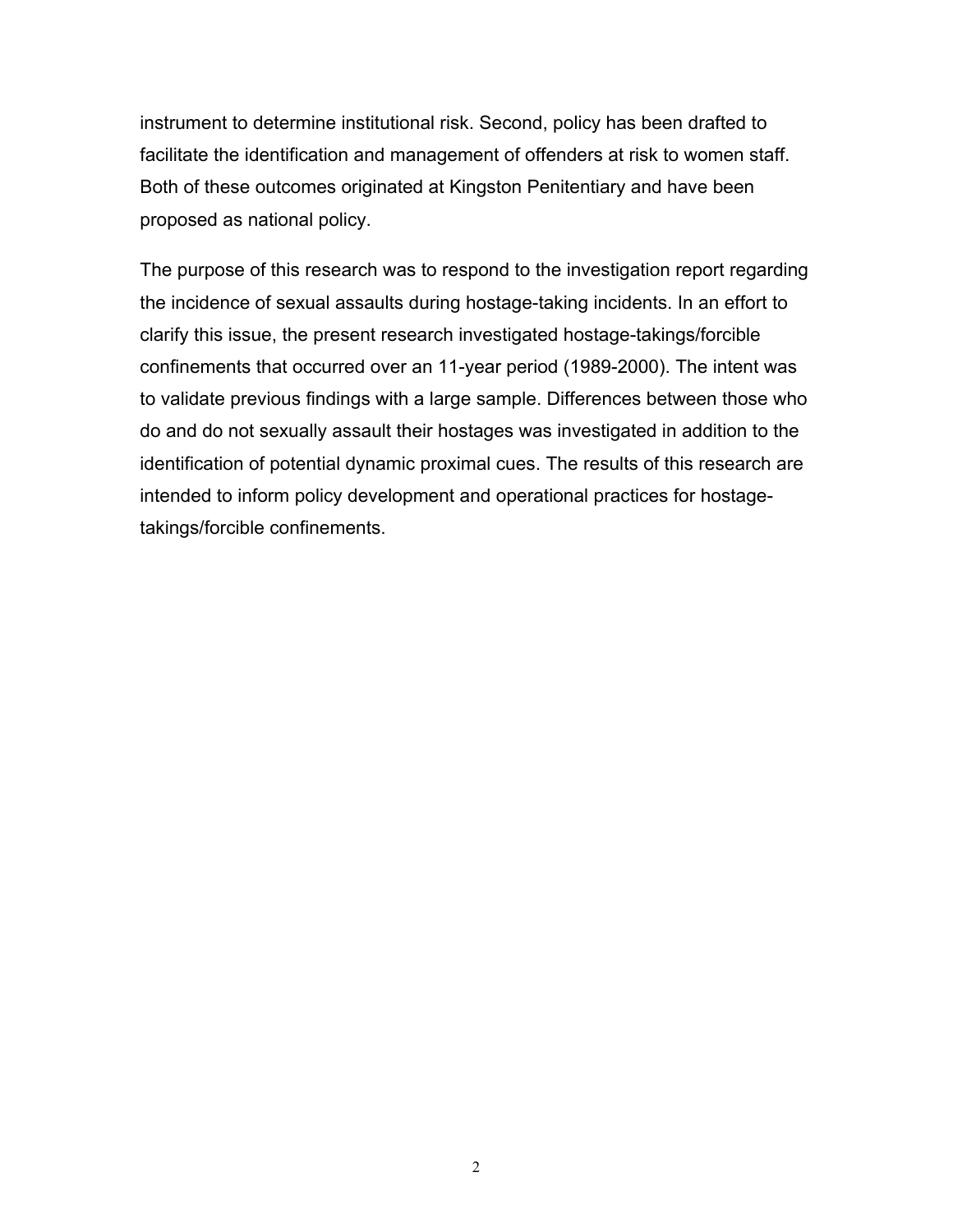#### <span id="page-10-0"></span>**METHODOLOGY**

A coding manual was created (see Appendix A) containing items similar to previous research in addition to an expanded list of dynamic cues. The Performance Assurance Sector Supplied 35 investigation reports of which 33 were coded for the purpose of this report. Some information was found by a review on the Offender Management System (OMS). The type of incident was coded according to the manner in which it was described within the investigation report. A hostage taking was defined by the use of the hostage as an instrument for negotiation, whereas the purpose of a forcible confinement was to obtain something directly from the hostage (e.g., money, drugs, or sex). For the purpose of this report the word "incidents" refers to a hostage-taking/forcible confinement with or without a sexual assault.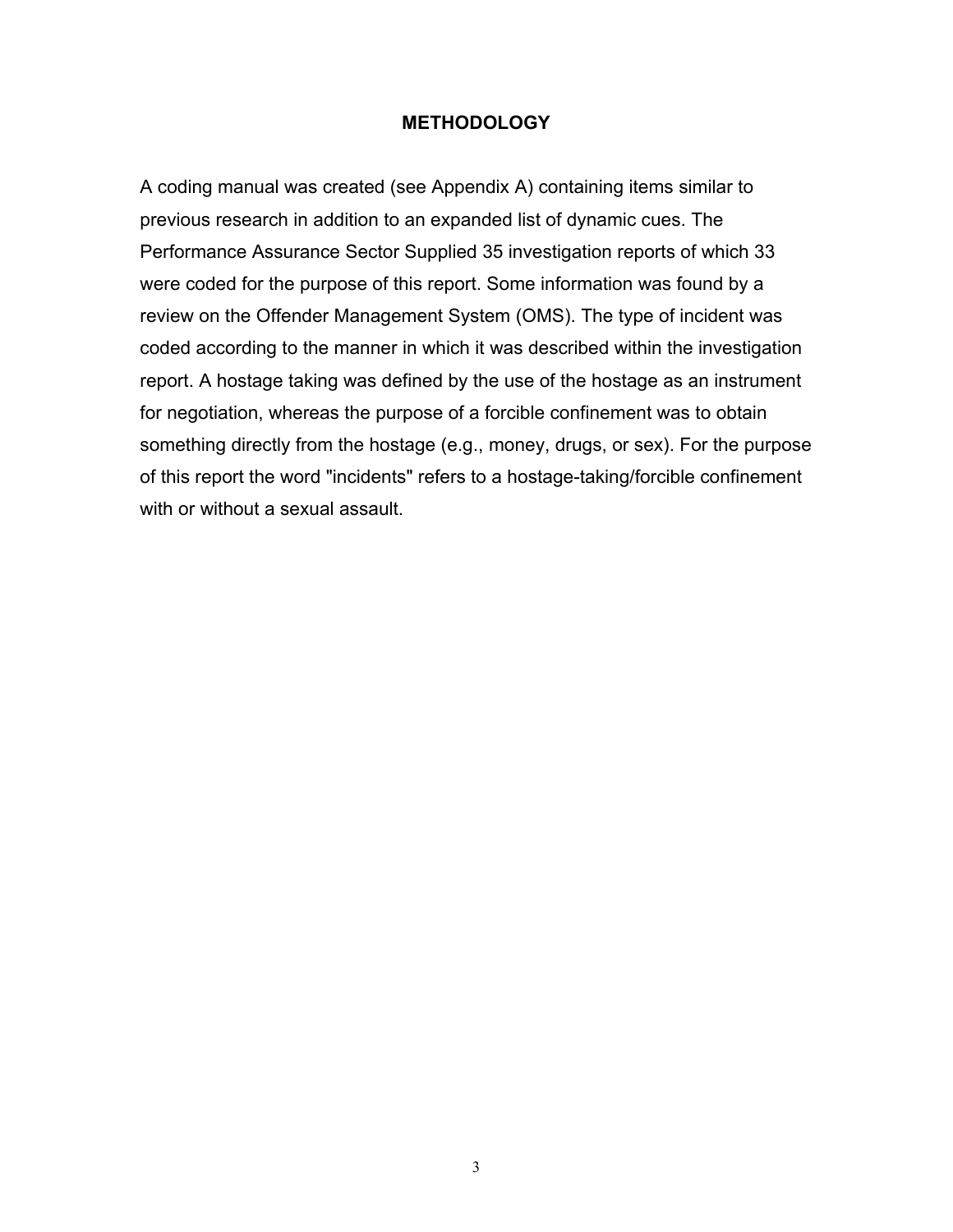#### <span id="page-11-0"></span>**RESULTS**

#### <span id="page-11-1"></span>**Frequency of incidents**

In the past 11 years (December 1989 to December 2000) 35 investigation reports were issued. Two of the investigations were omitted as one hostage incident turned out to be a hoax (Feb 4, 1997) and the other was a new sexual offence (without forcible confinement) committed on conditional release (Dec 8, 1997). The remaining 33 investigations are reviewed within this research report. Figure 1 displays the number of incidents per year (mean=3.0).



<span id="page-11-3"></span>**Figure 1: Frequency of Incidents From 1989 to 2000**

#### <span id="page-11-2"></span>**Number of offenders**

There were 40 offenders involved in the 33 incidents with an average of 3.6 offenders per year. Figure 2 displays a distribution which appears bimodal (one incident in 1995 involved 5 offenders).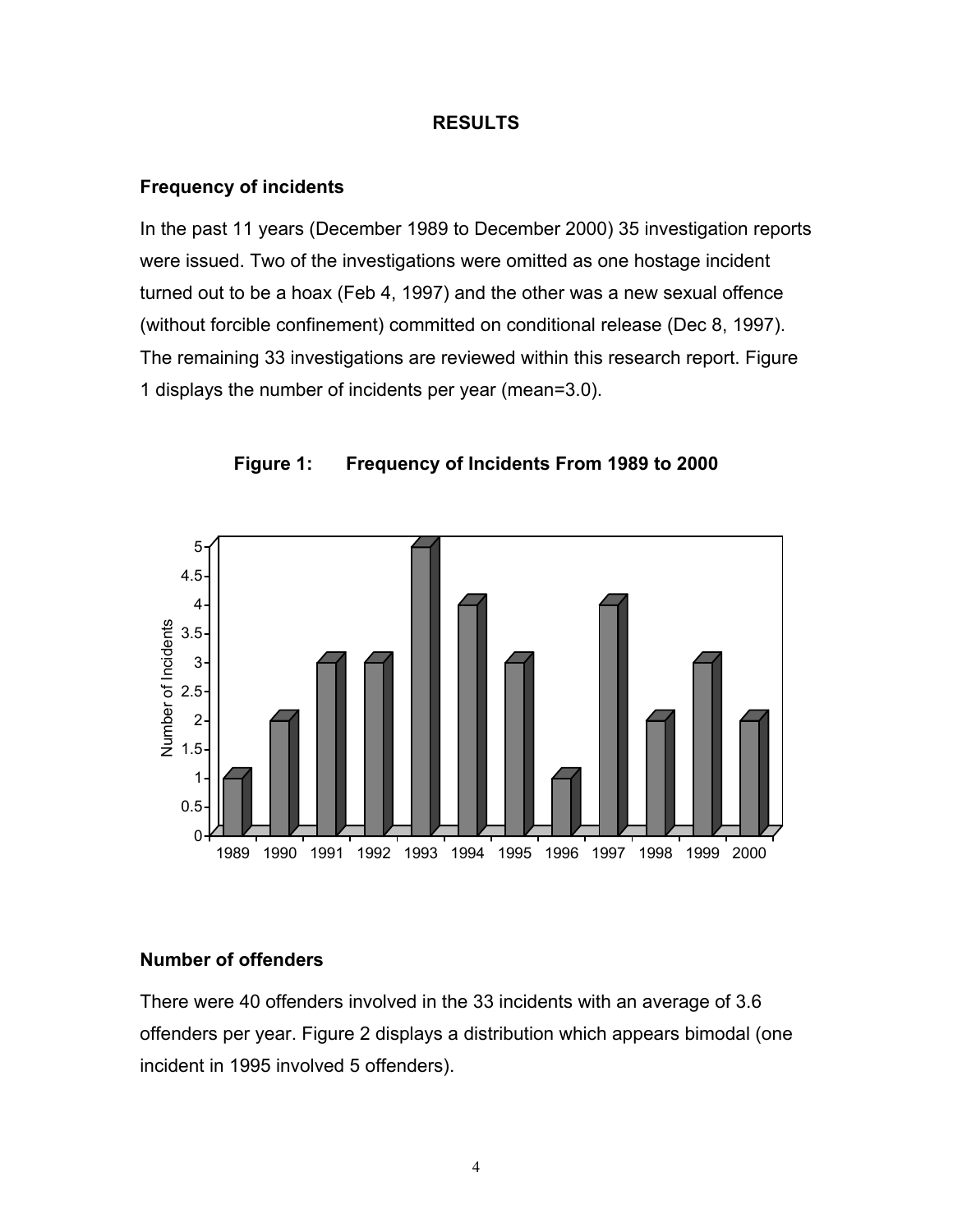

<span id="page-12-1"></span>**Figure 2: Number of Offenders Involved in All Incidents**

### <span id="page-12-0"></span>**Institutional information**

Generally there was an equal distribution of incidents across 16 institutions with Port Cartier over-represented. As a maximum-security institution that houses protective custody inmates with long sentences (mean sentence of 9.4 years), this institution may be more susceptible to hostage-takings/forcible confinements. Edmonton (*n*=3), Warkworth (*n*=3), Drumheller (*n*=2) and KP (*n*=2) were the locations of the next most frequent incidents. All others experienced one incident (Saskatchewan Penn, RPC-SA, Dorchester, Mission, Grande Cache, P4W, Atlantic, Archambault, Drummond, Cowansville, La Macaza).

The incidents occurred equally in Quebec (*n*=11) and the Prairies (*n*=11) followed by Ontario (*n*=7), Pacific (*n*=2) and Atlantic (*n*=2). While none of the incidents occurred in a minimum-security setting, they were equally distributed across medium and maximum-security settings (Figure 3).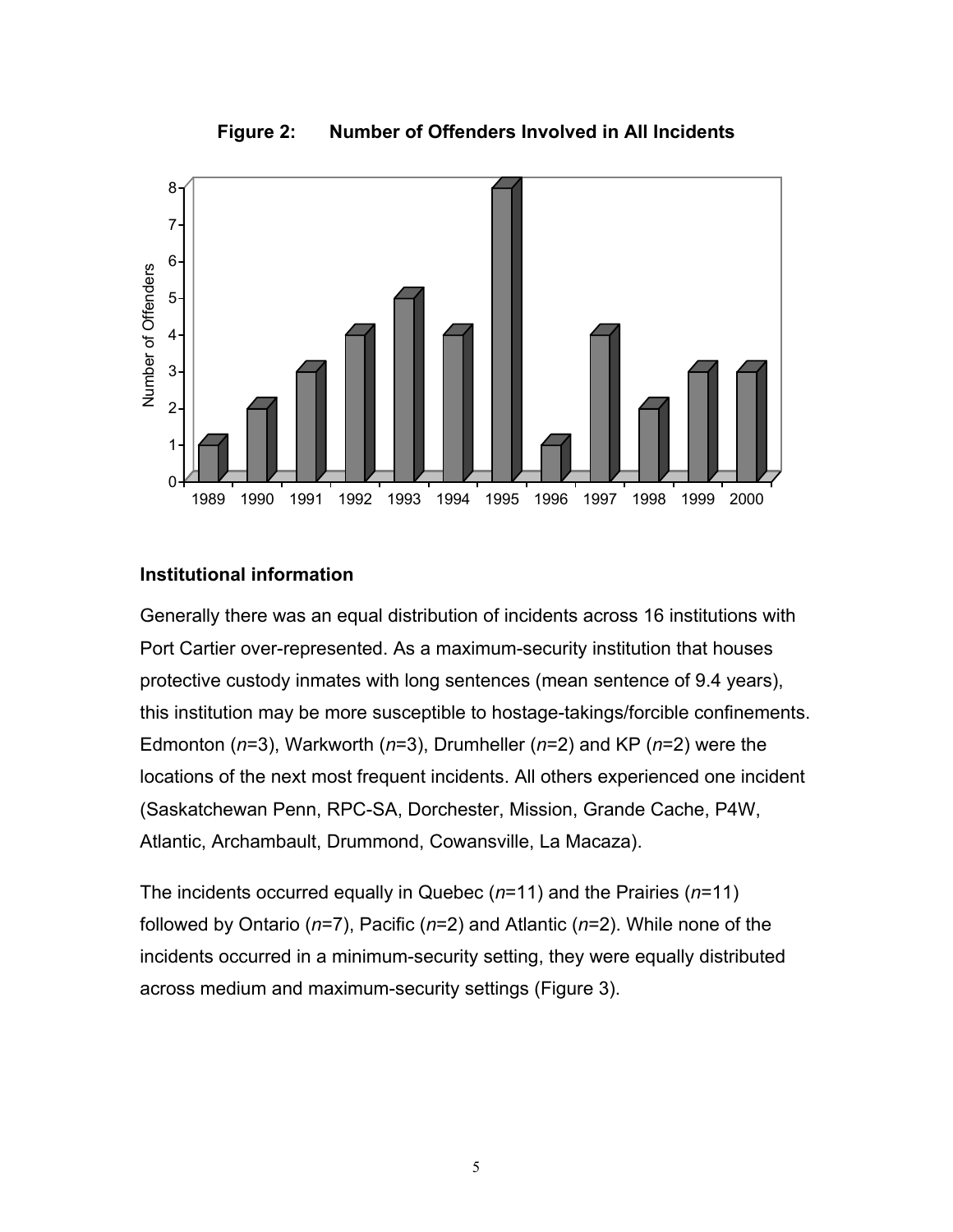

<span id="page-13-1"></span>**Figure 3: Incident Occurrence by Security Level**

## <span id="page-13-0"></span>**Type of incidents**

The investigation team classified the incidents in the reports as follows: 20 hostage-takings (3 with sexual assault) and 13 forcible confinements (7 with sexual assault). Overall, 22.5% of offenders sexually assaulted their victims (Figure 4). In almost all incidents there was some degree of planning (92%) and a weapon was used by 89% of offenders. Suicide was attempted in 15% and threatened in 24% of the incidents.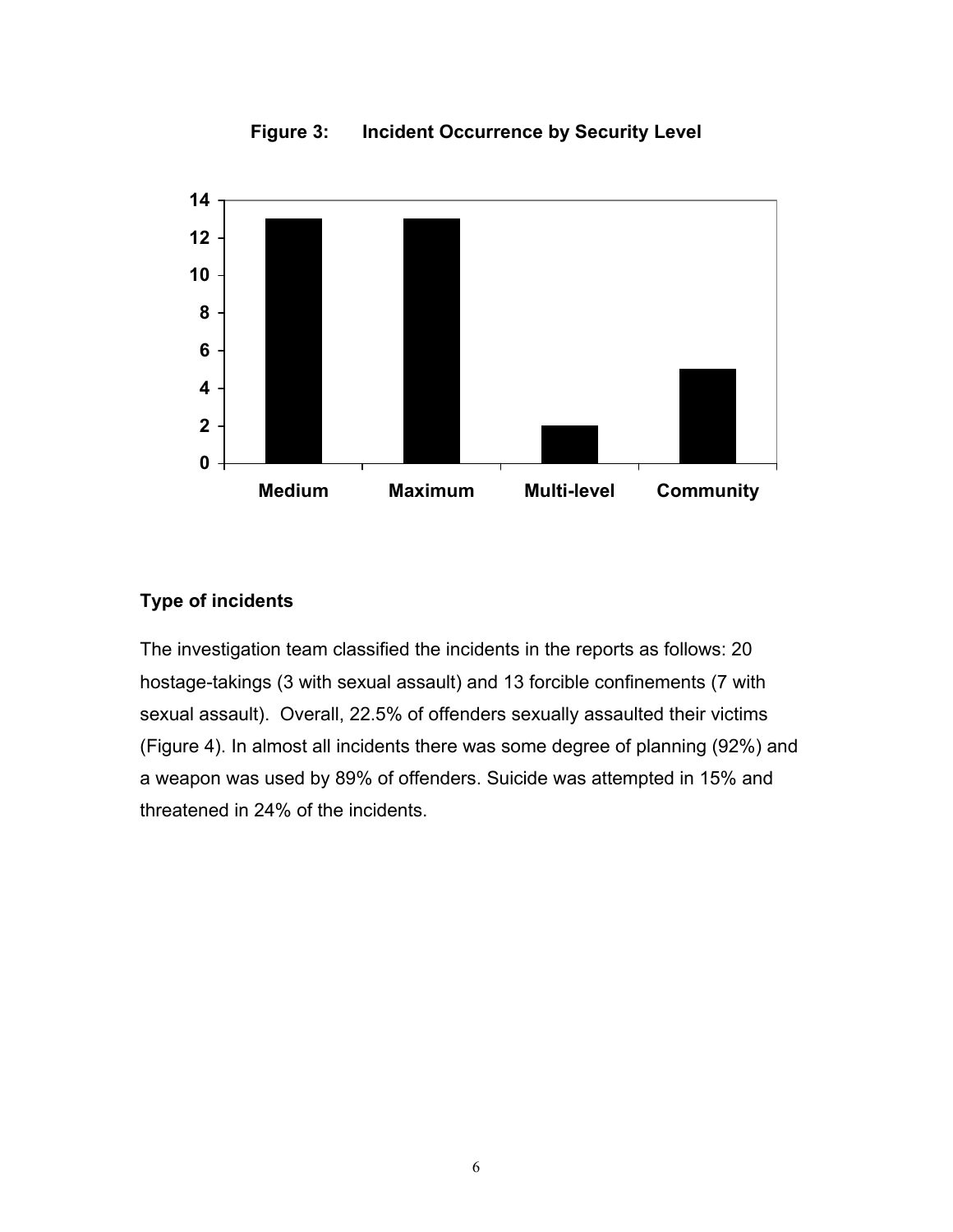

<span id="page-14-1"></span>**Figure 4: Number of Offenders by Type of Incident**

## <span id="page-14-0"></span>**The Victims**

There were 46 victims in total of which 16 were men and 30 were women. Sexual assaults were always against women and 36.6% of women were sexually assaulted. In 65% of the incidents there was a single victim and in 20% two victims (the remainder had more than 2 victims). In 35 cases the victims reported no physical injury while in 8 cases the injury was reported to be minor (e.g., superficial cuts) and 19 cases major (e.g., sexual assault). The victims were mostly administrative staff (13), correctional officers (6) and parole officers (8). The remainders were inmates (3), nurses (3), teachers (3), psychologists (3), non-CSC employees (6) and a librarian. Figure 5 displays the victims' employment according to the type of incident.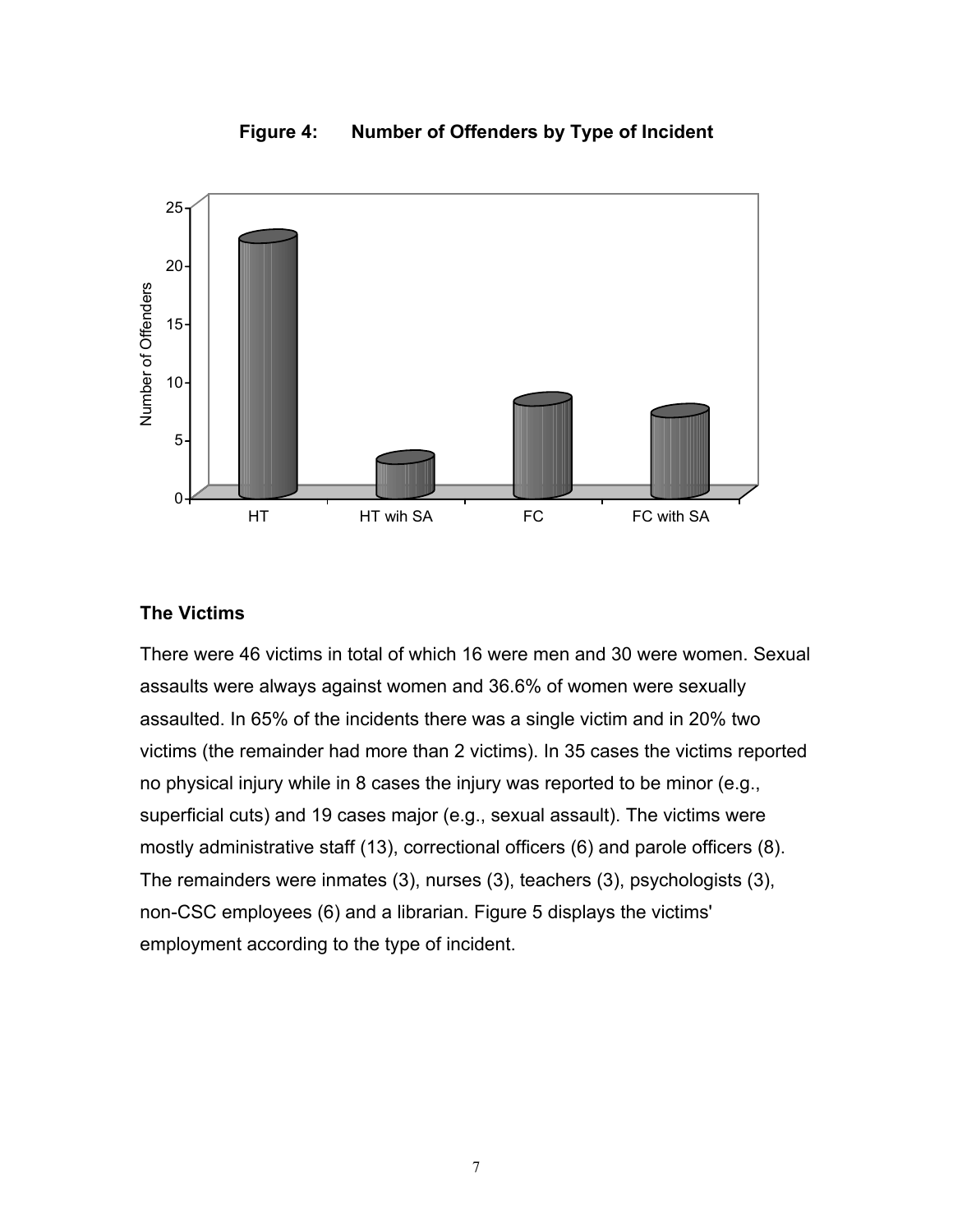<span id="page-15-1"></span>



#### <span id="page-15-0"></span>**The Offenders**

The following section describes the offenders static and dynamic cues. The specific information sought was often not contained within either the investigation reports or OMS. Missing data limited the ability to generalize to all offenders but provides and understanding of some of the important variables to consider in this population. Furthermore, it should be stressed that the dynamic descriptors are not necessarily orthogonal as offenders present with a myriad of indicators simultaneously.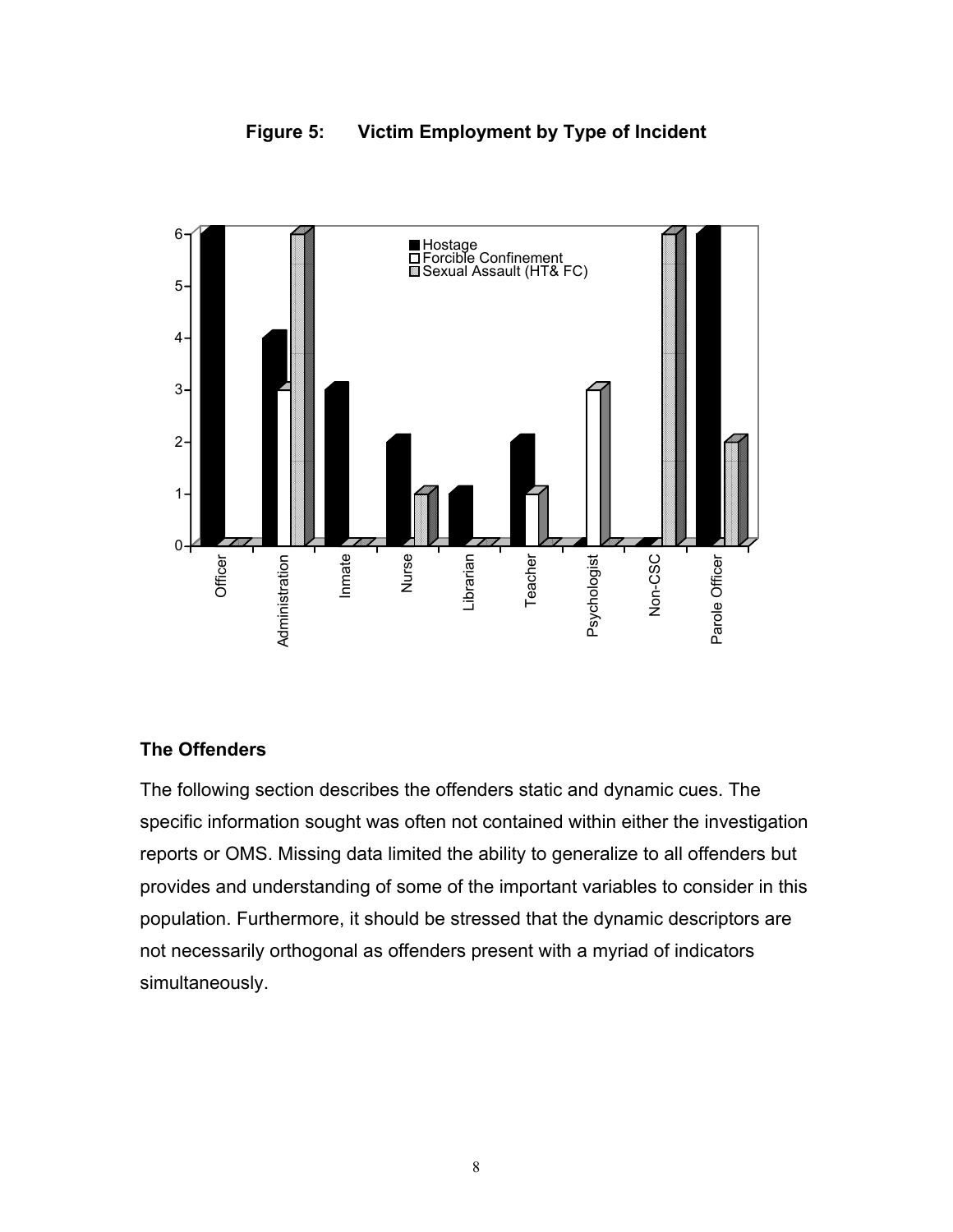#### <span id="page-16-0"></span>*Static Descriptors*

The offenders were mostly men (*n*=36; 4 were women) serving an average sentence of 14.5 years (*SD*=11.3). They were predominantly single (*n*=21; 8 were common-law, 4 married and 4 divorced) and approximately 30 years of age (*SD*=8.7). The distributions representing age and length of sentence were skewed to the right illustrating that most of the offenders were below the age of 30 and serving sentences less than 10 years. No differences existed in terms of age and length of sentence between those who did and did not sexually assault their victims. For 25 offenders the index offence was violent non-sexual and for 13 offenders it was sexual (2 offenders had index offences that were nonviolent). One quarter of the offenders had a forcible confinement or hostage-taking conviction in their index offence. Figure 6 illustrates that rapists were the most common types of sex offender, while robbery was most common type of violent non-sexual offence. Sexual offenders were overwhelmingly implicated in incidents that resulted in a sexual assault (90%). This is a violent group of offenders that have a prior history of sexual (38%) and non-sexual violence (82%) in addition to escapes (62%). Most interesting is that half of the offenders had been implicated in a prior incident either in the community or an institution.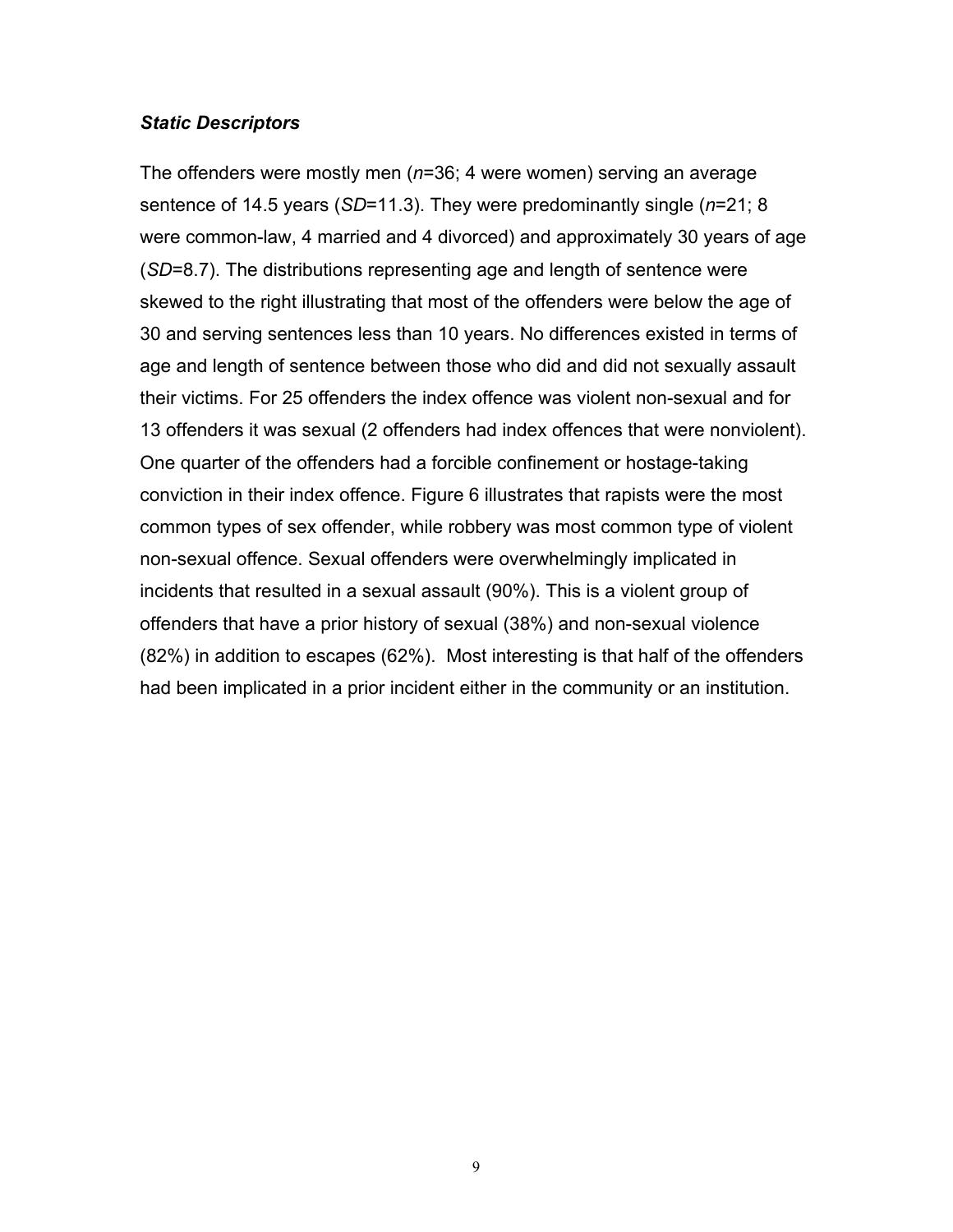#### <span id="page-17-1"></span>**Figure 6: Current Violent Convictions of the Victimizers**



#### <span id="page-17-0"></span>*Dynamic Descriptors*

The dynamic variables are more difficult to code as they relied on the questions asked during the investigation . Generally this group did not appear to be psychologically different from the general population of offenders. Most were identified as having antisocial personality disorder and problems with substance abuse while very few had a known mental disability (*n*=6), such as schizophrenia, depression, and organic brain injuries. They tended to be non-compliant and antiauthoritarian, with some displaying symptoms of depression (*n*=5), anxiety (*n*=5) and dysphoria (*n*=2). The overwhelming majority expressed their anger in the form of hostility, aggressiveness, and frustration. Information described them as being demanding and confrontational, primarily towards staff. Some offenders were described as experiencing high levels of stress, although most of the time the source of stress was institutional. This was described as wanting a transfer to the Special Handling Unit (SHU) but for others was conflicts with other inmates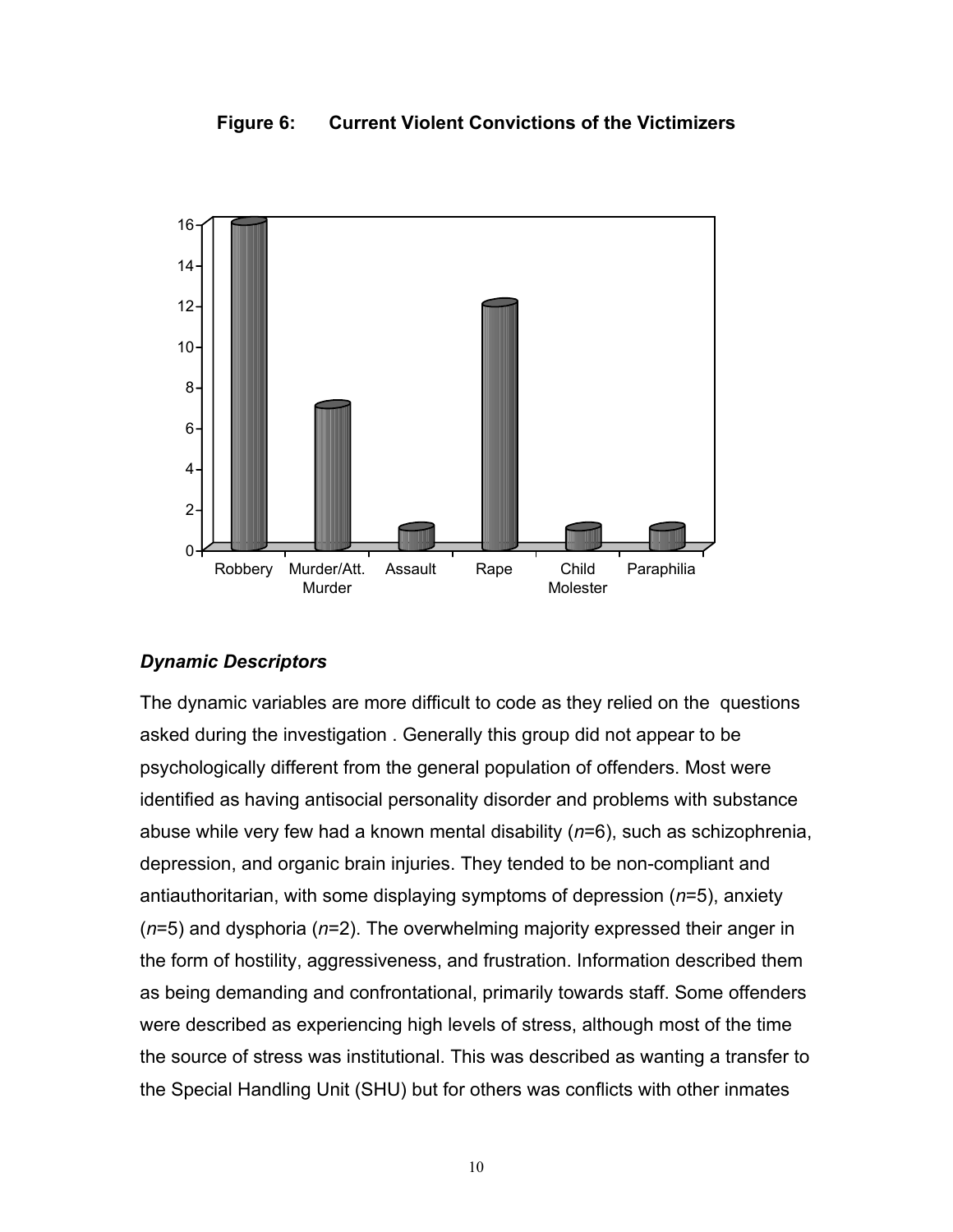(*n*=12), family loss (*n*=2), or conflicts with family (*n*=2) or staff (*n*=2). Those who committed a sexual assault did not tend to demonstrate obvious or unique preindicators. In hindsight, a few were identified as either stalking the subject (*n*=1), writing letters (*n*=2), demonstrating infatuations (*n*=5), and/or displaying signs of dependence (*n*=2).

## <span id="page-18-0"></span>**Treatment status**

Information pertaining to treatment participation was available for 27 of the 40 offenders in this sample. While a few offenders indicated that they were waiting for treatment, only 3 were in fact making specific demands for treatment prior to the incident. While a number of offenders refused treatment (Figure 7), many of those in treatment were described as being disruptive or unmotivated. Treatment participation did not differentiate type of incident.



<span id="page-18-1"></span>**Figure 7: Treatment Status of Offenders Involved in Incidents**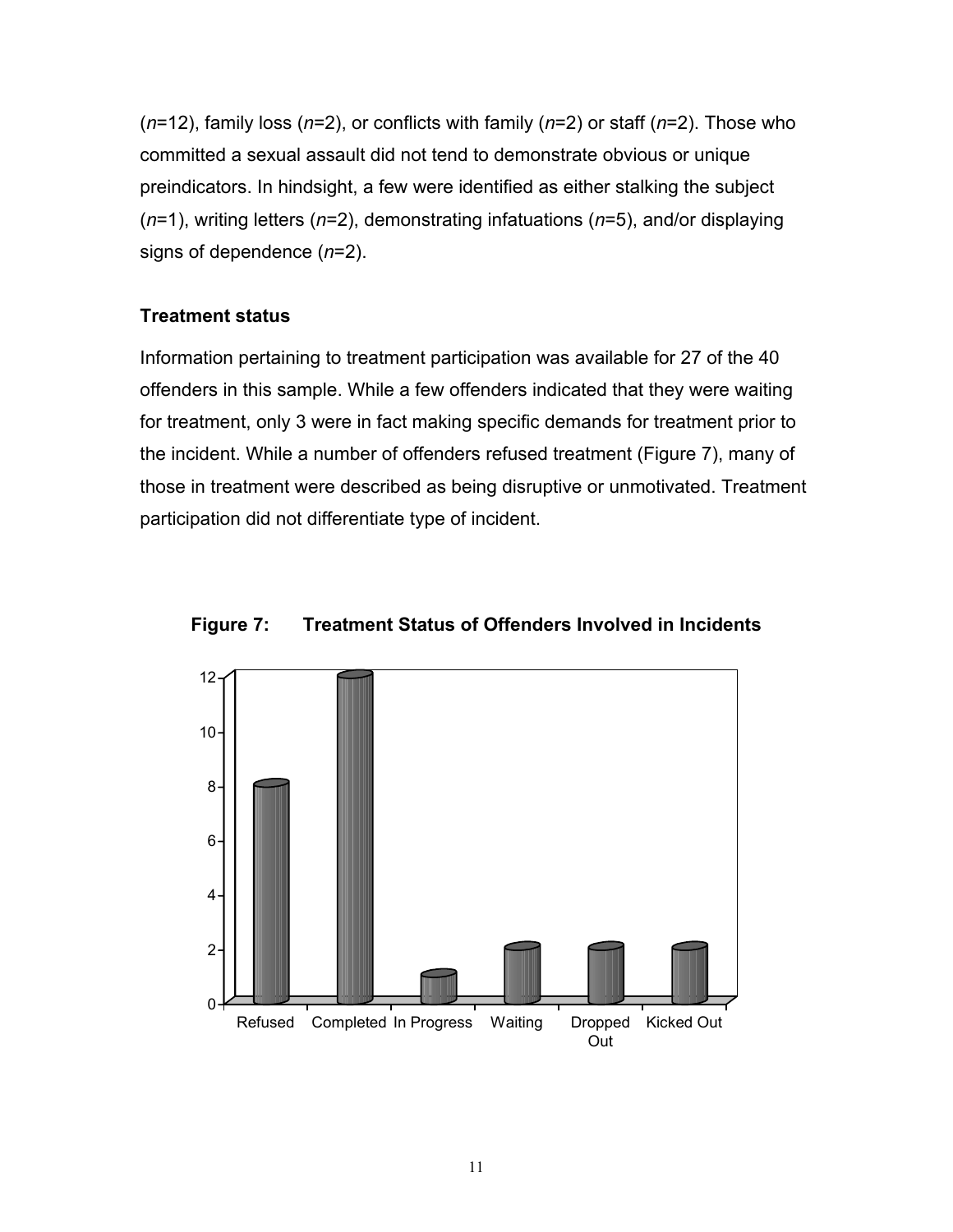#### <span id="page-19-0"></span>**Motivations**

Currency (using the hostage as a means to an end) was the primary motivation for 72.5% of the offenders and sexual for 22.5% of the offenders (Figure 8). Others were for publicity (2.5%) and frustration (2.5%). For those motivated by currency, most were demanding an institutional transfer to the SHU (*n*=16). A further 3 wanted drugs, 4 wanted to contact family or friends, 4 wanted medical attention, 1 was angry and 1 wanted institutional change.



<span id="page-19-1"></span>**Figure 8: Currency by Type of Incident**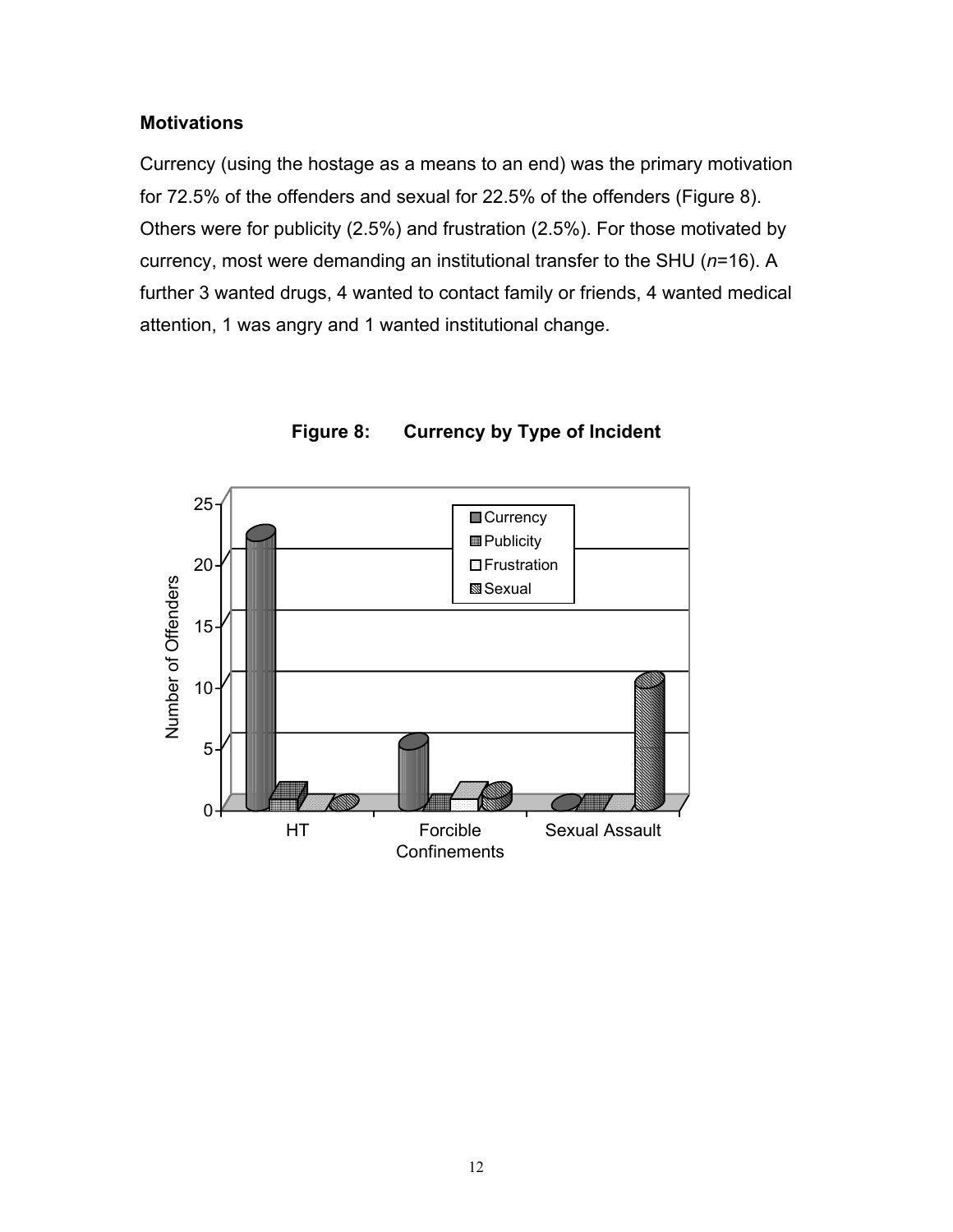#### <span id="page-20-0"></span>**DISCUSSION**

As of December 31, 1999 (CSC, 2000) there were 13,173 offenders incarcerated federally of which 98% are men. Most are in medium-security institutions (61.2%; 12.9% in maximum-security) serving average sentences of 3.9 years. With 68% serving sentences less than 10 years, their convictions are primarily violent (78%). Furthermore, 19% are sex offenders, 36% have a robbery conviction and 0.4% have escaped. Two-thirds of the population are single, 50% are below the age of 34, and 18% have been hospitalized at some point in a mental facility.

Comparing this sample to the general population of offenders, this sample is over-represented by offenders from maximum-security settings with longer average sentences. However, the distribution for sentence length indicates that, much like the general population, the majority was serving sentences less than 10 years. This sample is younger and consisted of proportionately more women. In general this sample was more violent, had more sexual and robbery convictions, and had more escapes. Among the sex offenders, rapists were also over-represented. These characteristics are indicative of offenders who tend to engage in externalizing patterns of behaviour.

These findings have several implications. First, identifying the offenders' motivations provides useful information in determining precursors to the incidents. Thus, it is recommended that in the absence of a psychologist, the director of psychological services and the national manager of sex offender programs should be involved in the development of the protocol for the investigation. For instance, we recognize that sexual gratification as a motive is an oversimplification. A sexual act may be driven by more specific motives such as desire, fantasy fulfillment, revenge, punishment and power to name a few. Failure to explore these and other motivational factors diminishes our ability to intervene in future incidents.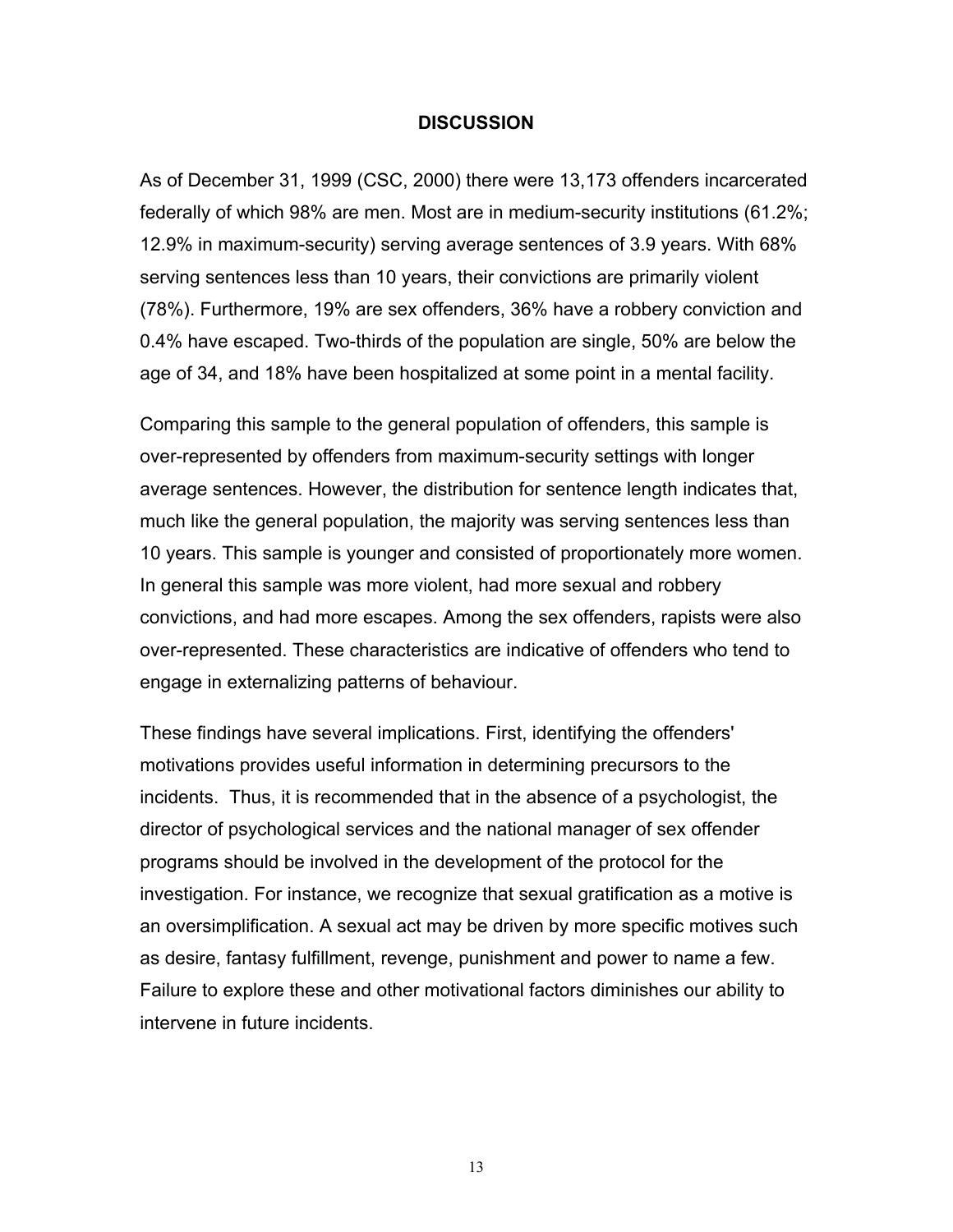Second, the motivations of hostage-takers described in various documents applied to this sample in a very limited way For instance, the National Correctional Training Program defines five motivations of hostage-takers: escape, change, boredom/attention, psychiatric distress, and sexual assault. While the hostage-takersin this study could be described as motivated to create *personal* change, the other categories did not apply to the present findings (except sexual assault in those cases that resulted in a sexual assault). Similarly, the Hostage Negotiators Manual (Snider & Bally, undated) describes 4 other motivations: antisocial, inadequate, political terrorist, and mentally disturbed. This sample was no more antisocial, inadequate or mentally disturbed than the general population of offenders while political terrorists were nonexistent. The use of sex offender typology, however, appears to be somewhat effective at identifying hostage-takers that sexually assault. Among sex offenders, rapists were more likely than child molesters or incest offenders to sexually assault hostages. However, reliance on sex offender typology is an oversimplification that would result in the over-classification of sex offenders. Since the current typologies do not fit with the present findings, training programs for officers should be modified to reflect the most recent information on hostage taking typologies. In particular, the training programs should reflect research with offender populations, as this group may be unique in their motivations.

Third, the creation of screening instruments as a result of this and previous research should be done with extreme caution. Large sample sizes and replication is imperative to ensuring that screening instruments correctly identify the target population. Some of the findings in Williams (1995) were replicated in this investigation. For example, most offenders planned the incident to some degree, acted alone, used a weapon, and took a single victim. Further, it was rare that offenders were incarcerated for a non-violent offence and many had a past history of hostage-takings/forcible confinements. Rapists were most often implicated in sexual assaults although the present findings found an even greater proportion than Williams (1995). Unlike the results of Williams (1995), however, this sample was *under* 30, serving sentences *less than* 10 years, was primarily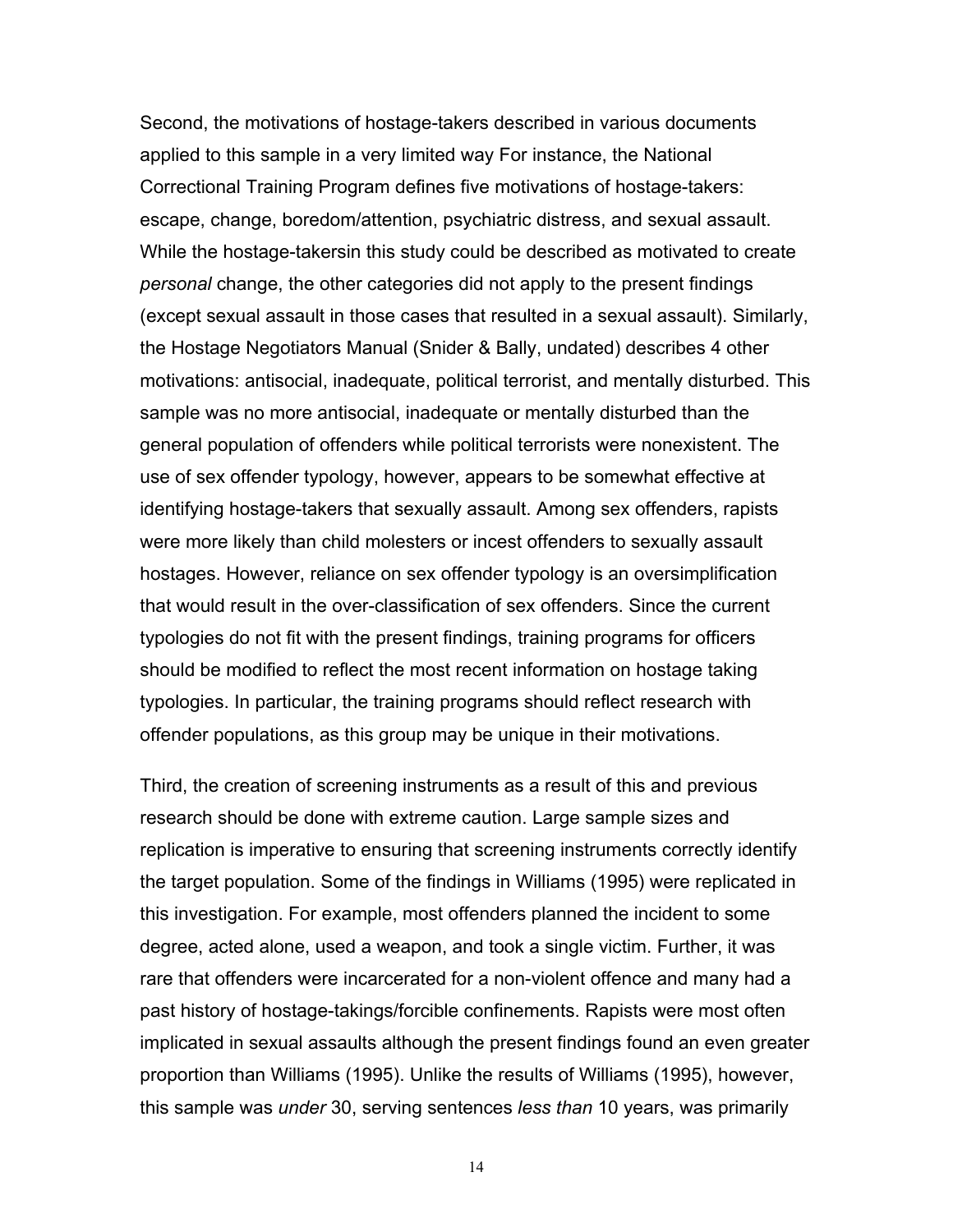*violent non-sexual offenders*, and was *infrequently* demanding treatment. This suggests that screening instruments created from the results of Williams (1995) are likely over-classifying offenders as high-risk. This may result in an excessive number of offenders unjustifiably living under enhanced security conditions. Future use of these and other instruments for classifying potential hostage-takers should consider the findings of this investigation and exercise extreme caution in their use until future research replicates this and other findings.

Finally, policy and operational practices should reflect the need for intervention strategies that consider the probability of a sexual offence. Although Furr (1994) suggested that "not all sex offenders who take hostages do so for the purpose of committing a sexual assault…(and) not all hostage-takers who commit a sexual assault during a hostage-taking are sex offenders."(p. 6), these results suggest otherwise. Sex offenders, particularly rapists, often sexually assault their hostages. Thus, if a sexual offender has taken a hostage the assumption should be made that a sexual assault is imminent. In this case the current procedure for resolving a hostage taking (stall and negotiate) would inadvertently provide a greater opportunity for the hostage-taker to sexually assault the hostage. Policy must be created to facilitate the ability to act more rapidly when there is reasonable grounds to assume the hostage will be sexually assaulted.

In conclusion, this research suggests that offenders involved in these types of incidents are not necessarily different from the general population of offenders, and sex offenders in particular. There are, however, some identifiers that may help alert employees to the risk an offender may pose for hostage taking. If the offender has a history of hostage-takings/forcible confinements and/or is presently refusing treatment staff should be cautioned to the increased risk this offender may pose. Also, such an offender's movement and work placement within the institution should be monitored closely. Furthermore, demands for transfers in conjunction with an angry disposition with staff may be pre-indicators of an imminent hostage taking. A hostage taking is more likely to become sexual if the offender is a known sexual offender, particularly a rapist, and if they have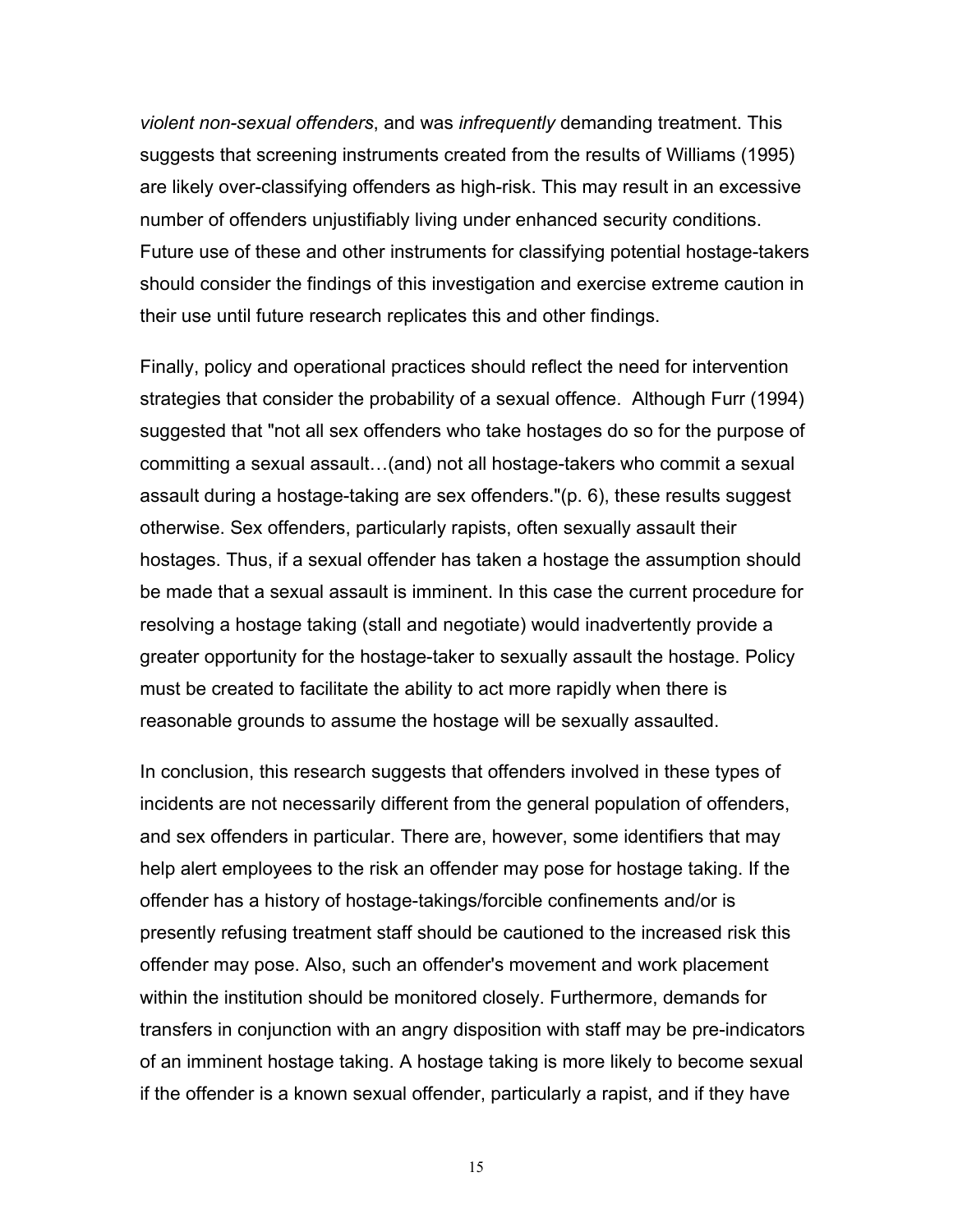been displaying signs of sexual interest in staff. In any situation it is advisable to first determine the offender's background so that the best course of action can be taken to resolve the incident appropriately.

Notwithstanding an effort to be comprehensive, this study was limited by the low base rate of incidents, in addition to the nature of information available on OMS and within the investigation reports. Moreover, the results of this study using a larger sample size did not completely replicate Williams' (1995) findings. These limitations are important to consider when attempting to develop screening protocols for hostage-takers, in particular those who commit sexual assaults. These data suggest the potential for incorrectly classifying an offender as high risk is likely. Using the indicators that identify those who sexually assault their victims is a reasonable start; however, it does not guarantee the accurate prediction of an incident. Future research should investigate further potential dynamic precursors. This information in particular may be useful in the prevention and early intervention process. Policies and operational practices that are created to address the issue of hostage taking should consider these cautions.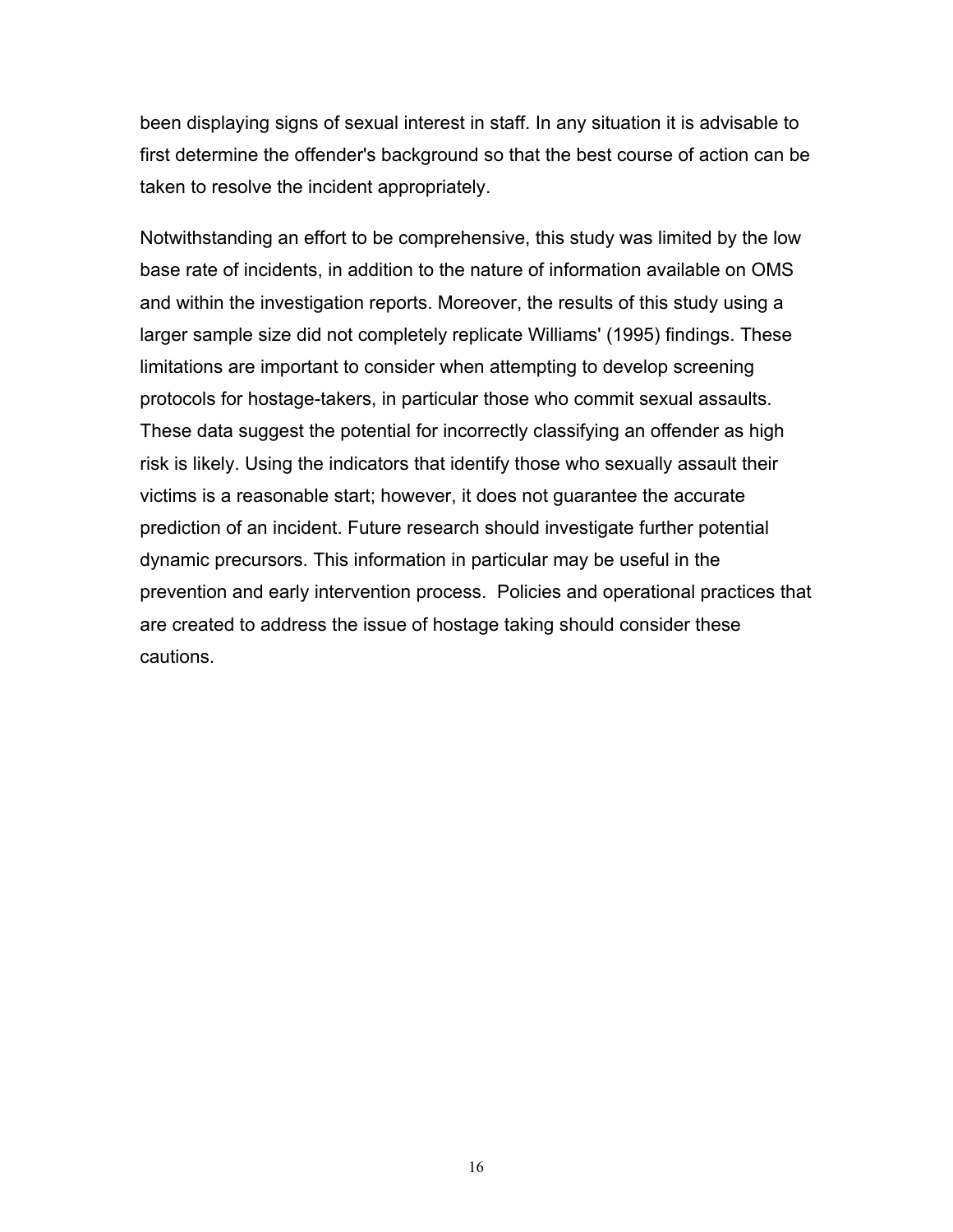#### <span id="page-24-0"></span>**SUMMARY**

- Low base rates could prevent the accurate prediction of these incidents.
- **The differentiation between hostage-takings and forcible confinements may** not be relevant to understanding sexually assaultive behaviour. Overall, the prevalence of sexual assault among these incidents is high (22.5%).
- This group is similar to the general population of offenders on several factors: length of sentence, marital status, and personal/emotional indices.
- The factors that differentiate this group from the general population of offenders are:
	- $\triangleright$  It is a more violent group of offenders with past histories of forcible confinements/hostage-takings and escapes.
	- $\triangleright$  Sex offenders and maximum-security offenders are over-represented.
	- $\triangleright$  They are slightly younger.
	- $\triangleright$  They are often resistant to treatment.
- **Current hostage-taking typologies may not be relevant.**
- Motivation for hostage-takings should be investigated, where possible, in greater detail in subsequent investigations.
- If the offender is a sex offender (particularly a rapist) and the hostage is a woman, the present findings suggest the incident should be responded to as a sexual assault rather than a hostage taking.
- The creation of screening instruments should be done with extreme caution due to the high probability of incorrectly classifying an offender as a potential threat.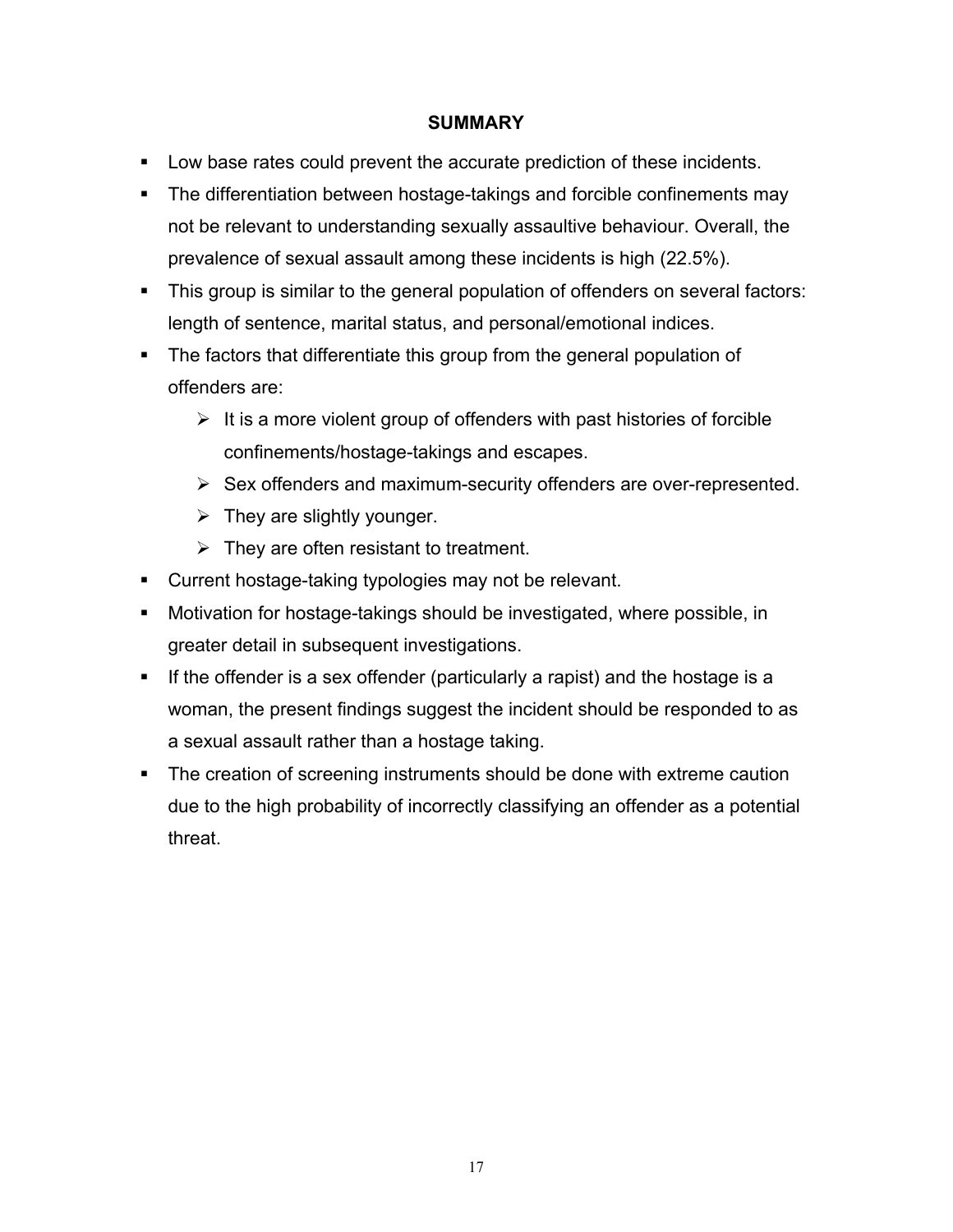#### <span id="page-25-0"></span>**REFERENCES**

- Correctional Service of Canada (2000, November). *The safe return of offenders to the community: Statistical Overview November 2000.* Ottawa, ON: Research Branch.
- Correctional Service of Canada. (Undated). *National Correctional Training Manual*. Ottawa, ON: Author.
- Furr, K. D. (1994). *Hostage-taking and sexual assault.* Correctional Service of Canada: Ottawa, ON.
- Nouwens, T. (August, 1995). *Hostage-takings: a.k.a. forcible confinements and sexual assaults, What the national investigations tell us.* Correctional Service of Canada: Ottawa, ON.
- Snider, B., & Bally, D. (undated). *Hostage Negotiator Manual, Regional Correctional Staff College.* Correctional Service of Canada: Ottawa, ON.
- Williams, S. (1995). *Review of sexual assaults and forcible confinements.* Correctional Service of Canada: Ottawa, ON.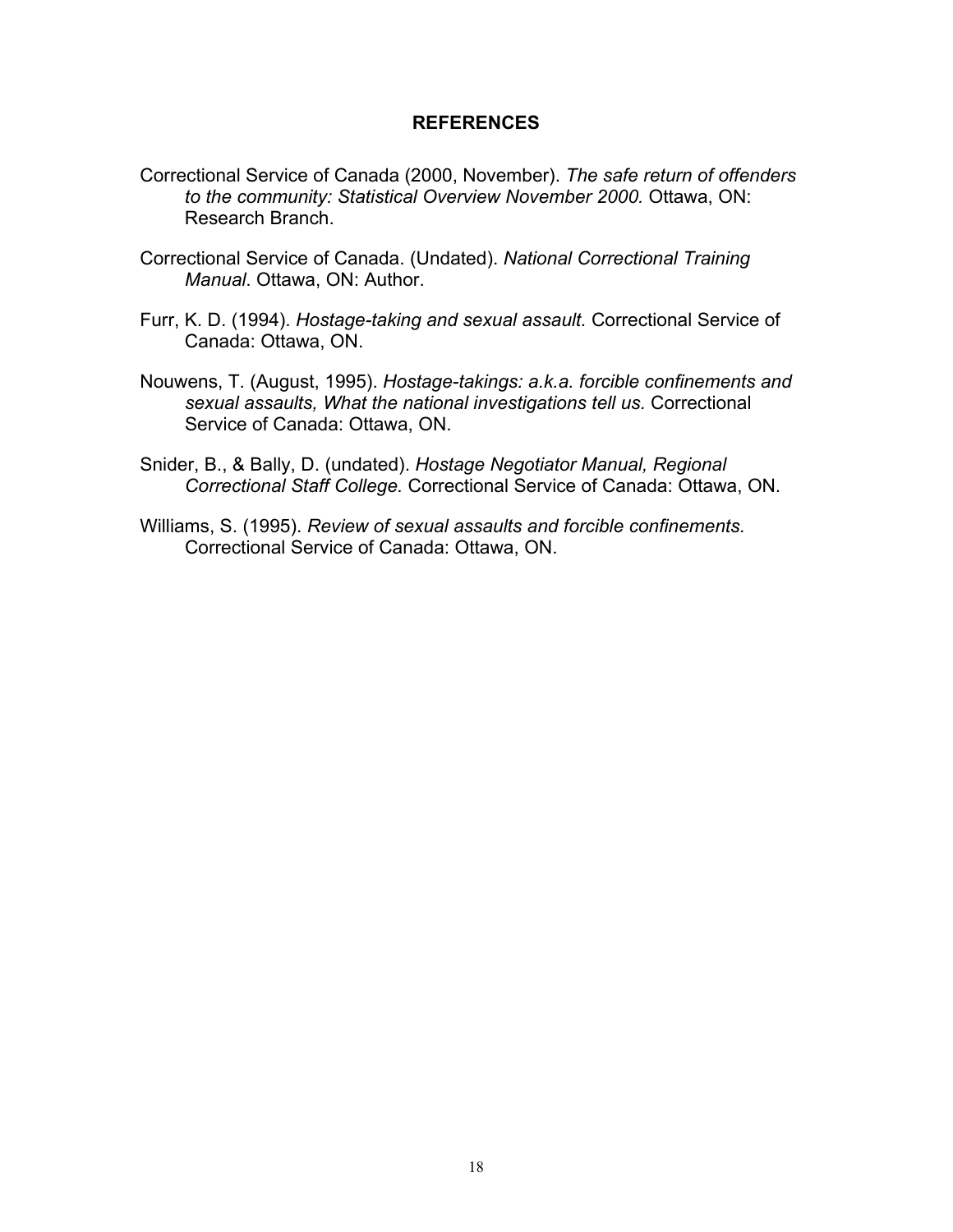## <span id="page-26-0"></span>**APPENDIX A**

## Coding Manual Hostage-Taking Study

# **PROFILE**

| FPS:<br>OID:                                                                                                       |                                            |                                                           |                 |                                           |                  |
|--------------------------------------------------------------------------------------------------------------------|--------------------------------------------|-----------------------------------------------------------|-----------------|-------------------------------------------|------------------|
| Gender:<br>male<br>Date of birth: (month/day/year)                                                                 |                                            | women                                                     |                 |                                           |                  |
| Age:<br>Index offence:                                                                                             | Violent                                    |                                                           | Nonviolent      | Sexual                                    |                  |
| Describe:                                                                                                          |                                            |                                                           |                 |                                           |                  |
| If sexual what type:                                                                                               |                                            | Rapist<br>Other:                                          | Incest          |                                           | Child molester   |
| Length of current sentence:<br>Marital status:                                                                     | single                                     | married                                                   | common-law      | divorced                                  | widow            |
| <b>INCIDENT</b>                                                                                                    |                                            |                                                           |                 |                                           |                  |
| Region:<br>Atlantic<br>Institution:<br>Security level:<br>Incident /investigation report number:<br>Incident type: |                                            | Ontario                                                   | <b>Prairies</b> | Pacific                                   | Quebec           |
| Hostage-taking<br>Forcible confinement with SA                                                                     |                                            | HT with SA                                                |                 | Forcible confinement<br>Attempt to commit |                  |
| Incident date: (month/day/year)<br>Number of offenders involved:<br>Number of victims:<br>Victim 1:                | male<br>Victim status:                     | women<br>If staff what position:<br>Physical injury: none | inmate          | staff<br>minor                            | visitor<br>major |
|                                                                                                                    |                                            | Describe:                                                 |                 |                                           |                  |
| Victim 2:                                                                                                          | male<br>Victim status:<br>Physical injury: | women<br>If staff what position:<br>Describe:             | inmate<br>none  | staff<br>minor                            | visitor<br>major |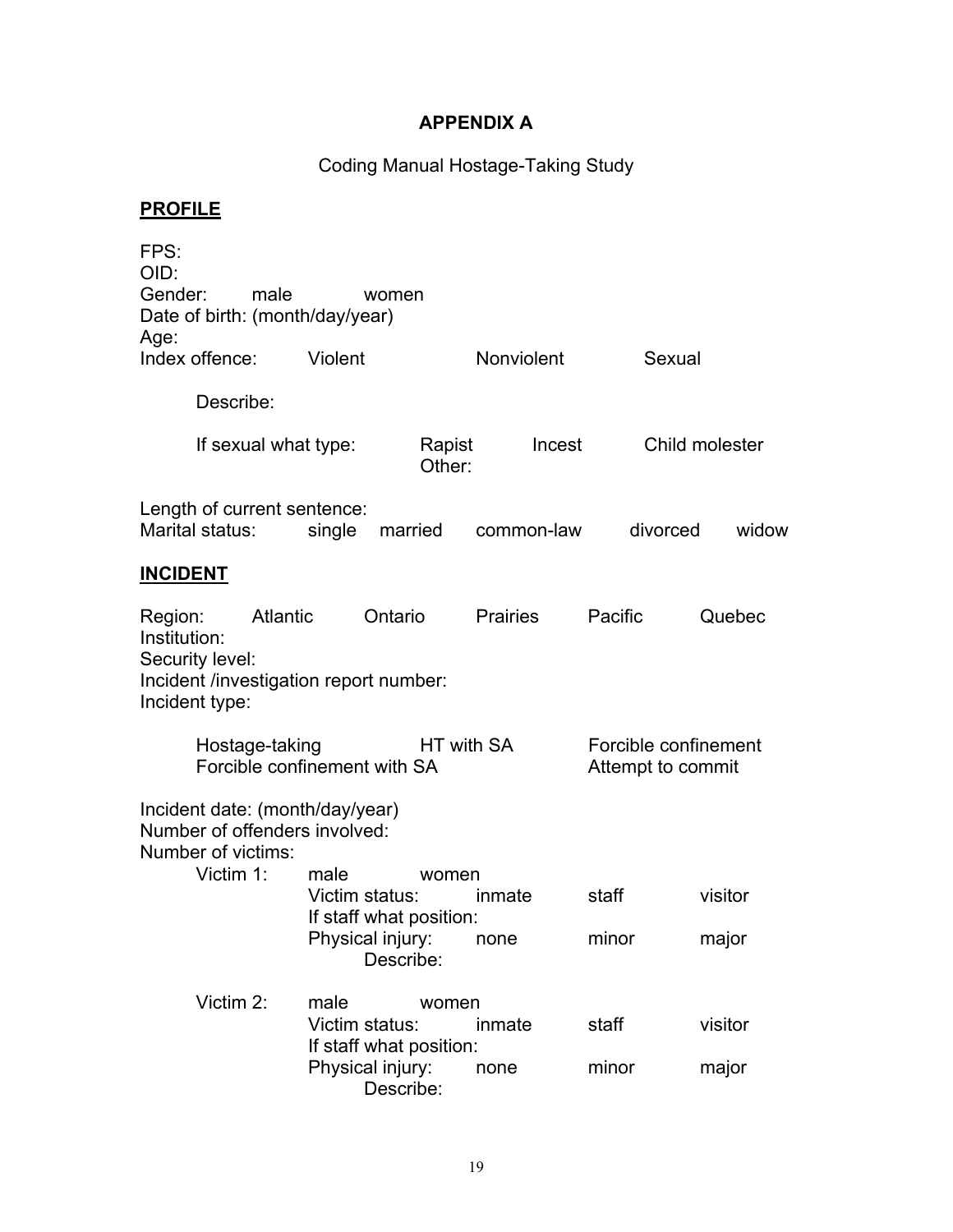| Weapon used: | ves<br>no<br>Describe:            |                  |                   |                        |        |
|--------------|-----------------------------------|------------------|-------------------|------------------------|--------|
| Motivation:  | currency<br>Frustration<br>Other: | boredom<br>anger | escape<br>revenge | publicity<br>self-harm | sexual |
| Planning:    | planned                           | spontaneous      | unknown           |                        |        |

## **HISTORY**

| prior non sexual violent offender:                   |                      |             | no       |              |         |
|------------------------------------------------------|----------------------|-------------|----------|--------------|---------|
| prior sexual offender:                               | yes                  | no          |          |              |         |
| Ever taken hostages before:                          |                      | yes         | no       |              |         |
| Incident type:                                       | Hostage-taking       |             |          | HT with SA   |         |
|                                                      | Forcible confinement |             |          | FC with SA   |         |
|                                                      | Attempt to commit    |             |          |              |         |
| $#$ of priors:                                       |                      |             |          |              |         |
| If yes:                                              | community            | institution |          |              |         |
| # victims:                                           |                      |             |          |              |         |
| Institutional victim status:<br>Victim relationship: |                      |             | inmate   | staff        | visitor |
|                                                      |                      |             | stranger | acquaintance |         |
| injury:                                              |                      | none        |          | minor        | major   |
|                                                      |                      |             |          |              |         |

History of escapes: yes no

## **PSYCHOLOGICAL FACTORS**

| Mental illness: | ves               | no |
|-----------------|-------------------|----|
|                 | If yes what type: |    |

Currently on medication:

| Sexual indicators: stalking |                             |
|-----------------------------|-----------------------------|
|                             | <b>Writing love letters</b> |
|                             | Infatuations                |
|                             | Dependence                  |
|                             | Describe:                   |

Social stressors: Family - conflict Family-loss **Offenders Staff** 

Describe:

Other stressors: Institutional **Sentence**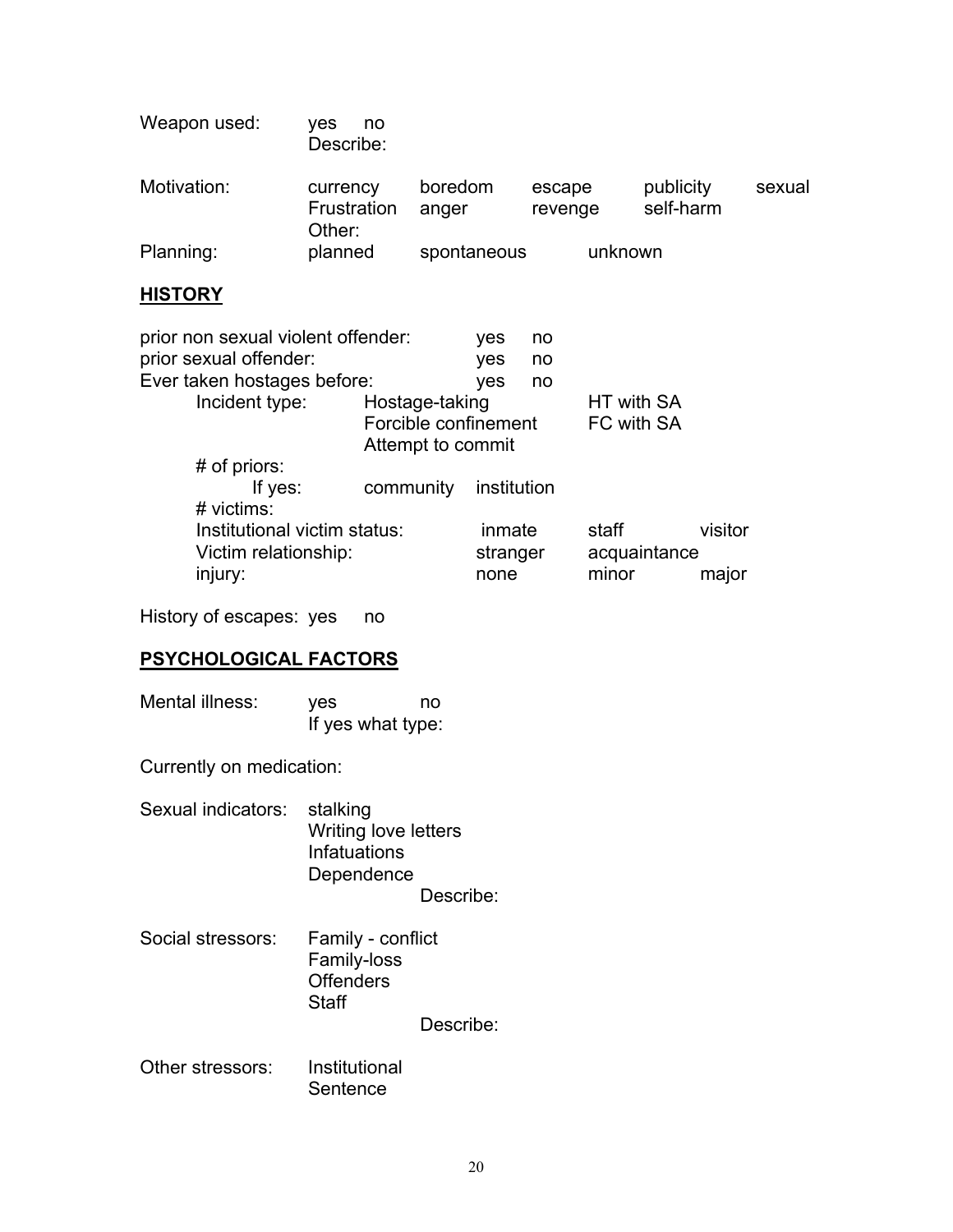|                                                                                                                                   |                  |                                                            | Drugs<br>Alcohol                                            |                   |                                             |           |                 |             |               |  |
|-----------------------------------------------------------------------------------------------------------------------------------|------------------|------------------------------------------------------------|-------------------------------------------------------------|-------------------|---------------------------------------------|-----------|-----------------|-------------|---------------|--|
| Describe:<br>Suicidal intent:<br>Previous suicide attempts:<br>Substance abuse issues:<br>Drugs:<br>Alcohol:<br>Mixed:<br>unknown |                  |                                                            |                                                             | yes               | none attempted threatened<br>no             |           |                 |             |               |  |
|                                                                                                                                   |                  | yes<br>yes<br>Yes                                          | type:<br>no<br>no<br>no no                                  |                   |                                             |           |                 |             |               |  |
|                                                                                                                                   | Attitudes:       | Compliant<br>Other:                                        | Non-compliant<br>Anti-authoritarian                         |                   |                                             |           |                 |             |               |  |
|                                                                                                                                   |                  | Overall attitude:                                          |                                                             | <b>Difficulty</b> |                                             |           | Some difficulty |             | no difficulty |  |
| Mood:                                                                                                                             |                  | Dysphoria<br>Anxiety<br>Depressed<br>Flat                  |                                                             |                   |                                             |           |                 |             |               |  |
| Overall mood:                                                                                                                     |                  |                                                            |                                                             |                   | Difficulty some difficulty<br>no difficulty |           |                 |             |               |  |
| Anger:                                                                                                                            |                  | Hostile<br>Aggressive<br>Demanding<br>Frustrated<br>Other: | Confrontational                                             |                   |                                             |           |                 |             |               |  |
|                                                                                                                                   |                  |                                                            | Anger directed towards:                                     |                   | <b>Staff</b>                                |           | inmates         |             |               |  |
| Risk assessment scores:<br>LSI:<br><b>VRAG:</b><br>PCL-R:<br>Other:                                                               |                  |                                                            |                                                             |                   |                                             |           |                 |             |               |  |
|                                                                                                                                   | <b>TREATMENT</b> | <b>Current treatment status:</b>                           |                                                             | refuser           | dropped out                                 | completed | kicked out      | in progress | waiting       |  |
|                                                                                                                                   |                  | Type of current treatment:                                 | Treatment recommendations:<br>Previous treatment taken: yes |                   | no                                          |           |                 |             |               |  |

Type: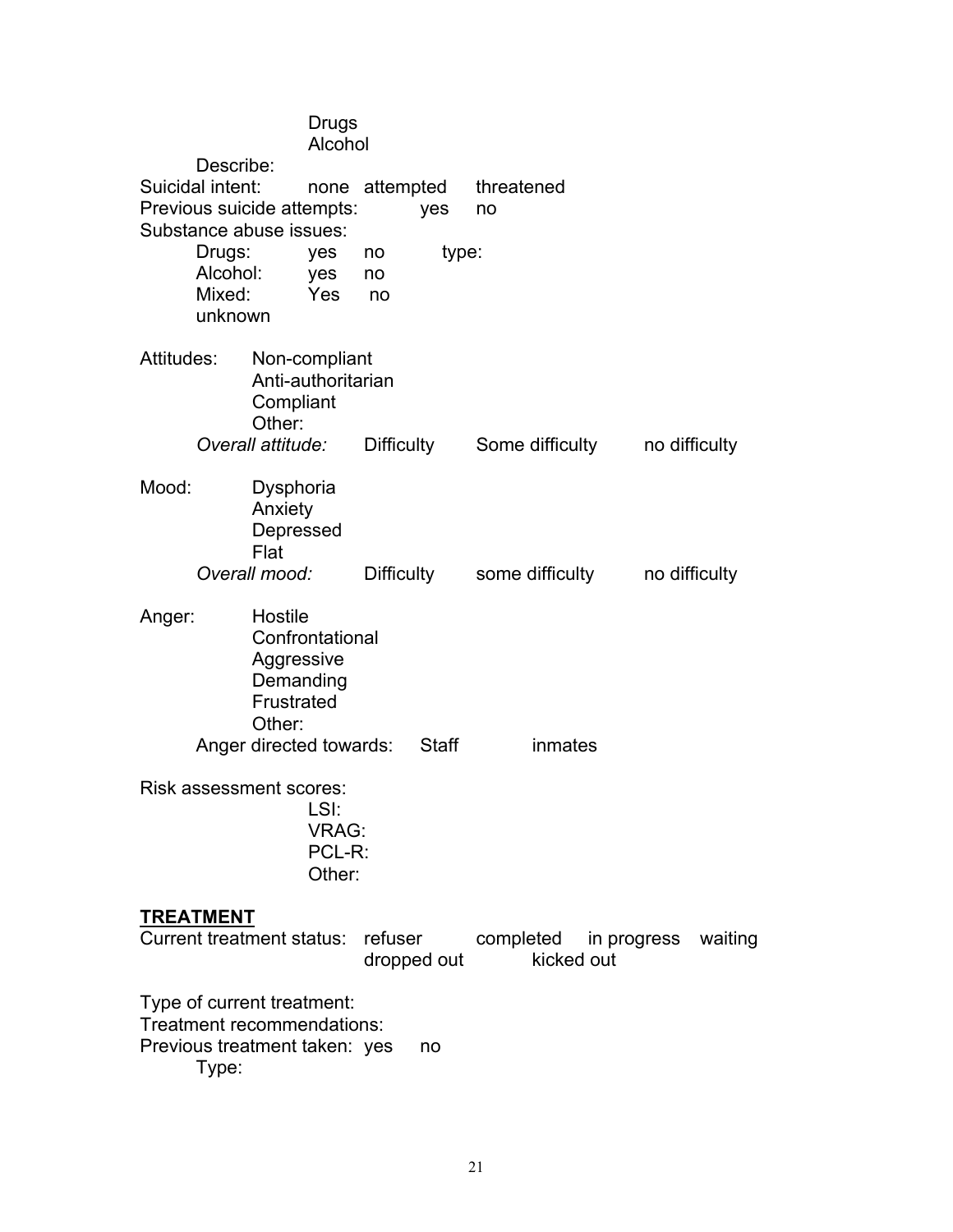Demands for treatment made: yes no Date: (month/day/year) Type of demands:

- Motivation for treatment: Refuser Non-compliant **Enthusiastic Compliant**
- Treatment participation: Motivated **Participates Disruptive**